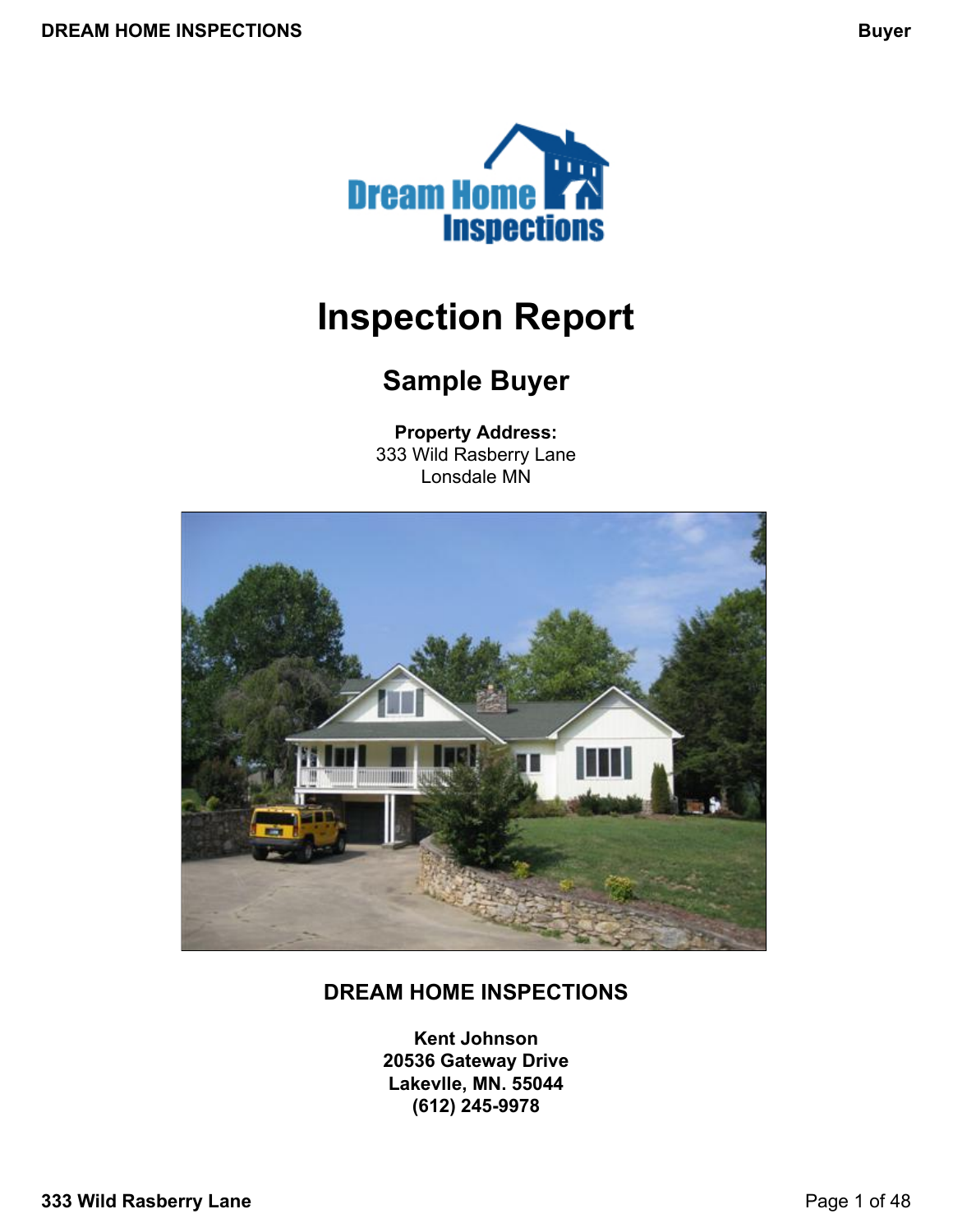# **Table of Contents**

<span id="page-1-0"></span>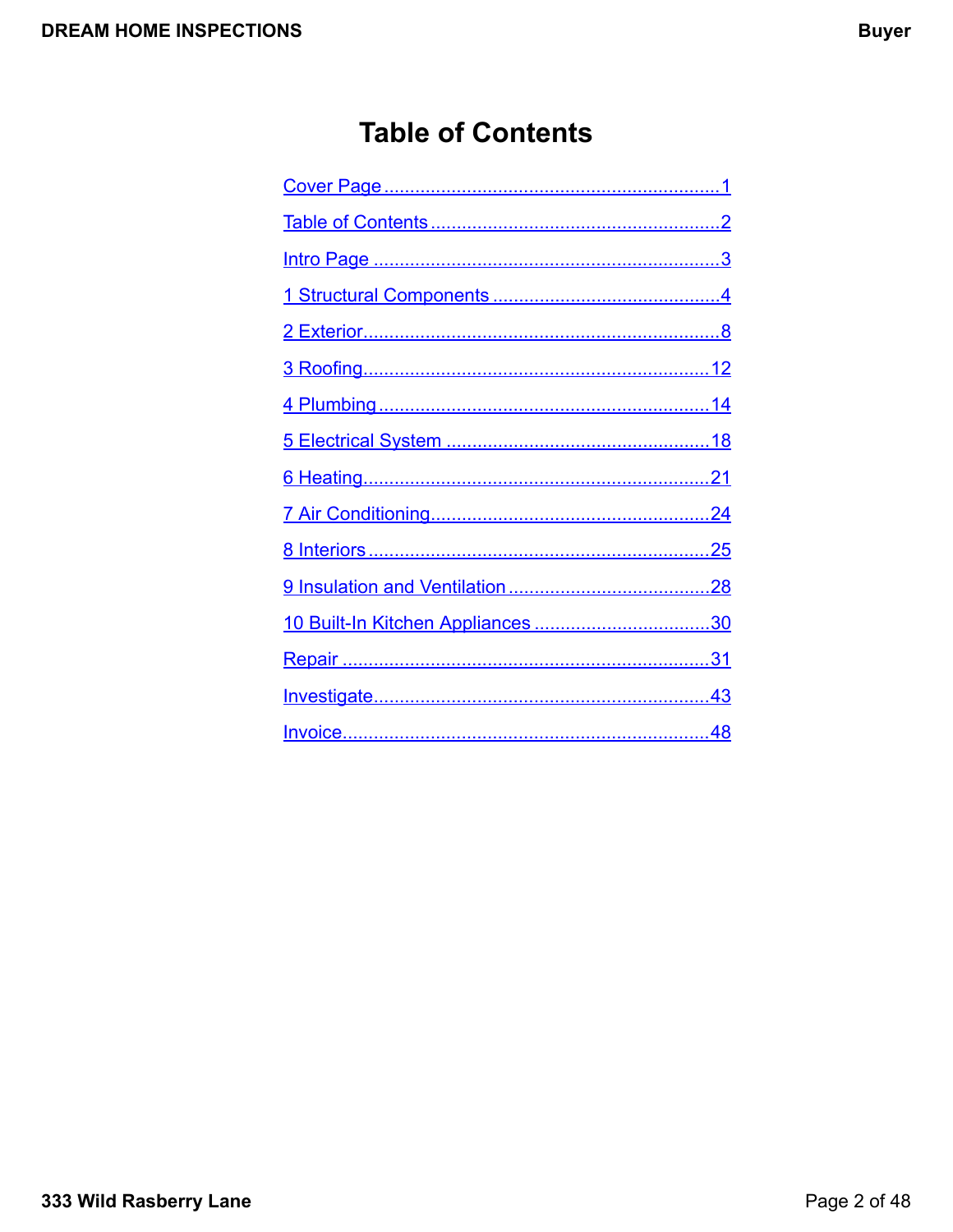<span id="page-2-0"></span>

| <b>Date: 12/19/2007</b>                    | Time:                            | <b>Report ID: Sam 1</b>          |
|--------------------------------------------|----------------------------------|----------------------------------|
| <b>Property:</b><br>333 Wild Rasberry Lane | <b>Customer:</b><br>Sample Buyer | <b>Real Estate Professional:</b> |
| Lonsdale MN                                |                                  |                                  |

#### **Comment Key or Definitions**

The following definitions of comment descriptions represent this inspection report. All comments by the inspector should be considered before purchasing this home. Any recommendations by the inspector to repair or replace suggests a second opinion or further inspection by a qualified contractor. All costs associated with further inspection fees and repair or replacement of item, component or unit should be considered before you purchase the property.

**Inspected (IN)** = I visually observed the item, component or unit *and if no other comments were made* then it appeared to be functioning as intended allowing for normal wear and tear.

**Not Inspected (NI)**= I did not inspect this item, component or unit and made no representations of whether or not it was functioning as intended and will state a reason for not inspecting.

**Not Present (NP)** = This item, component or unit is not in this home or building. Not Present items will be noted only in the Report and will NOT be in the Summary. Please read the entire report and consider items or components that are not present.

**Repair** = The item, component or unit is not functioning as intended, or needs further inspection by a qualified contractor. Items, components or units that can be repaired to satisfactory condition may not need replacement.

**Investigate** = refers to a system or component that needs additional investigation by a specialist to determine if repairs are needed.

| In Attendance:           | Type of building:       | Approximate age of building:          |
|--------------------------|-------------------------|---------------------------------------|
| Customer and their agent | Single Family (1 story) | Over 25 Years                         |
|                          |                         |                                       |
| Temperature:             | Weather:                | <b>Ground/Soil surface condition:</b> |
| Over 65                  | Clear                   | Dry                                   |
|                          |                         |                                       |
| Rain in last 3 days:     | <b>Water Test:</b>      | <b>Radon Test:</b>                    |
| <b>No</b>                | No                      | No                                    |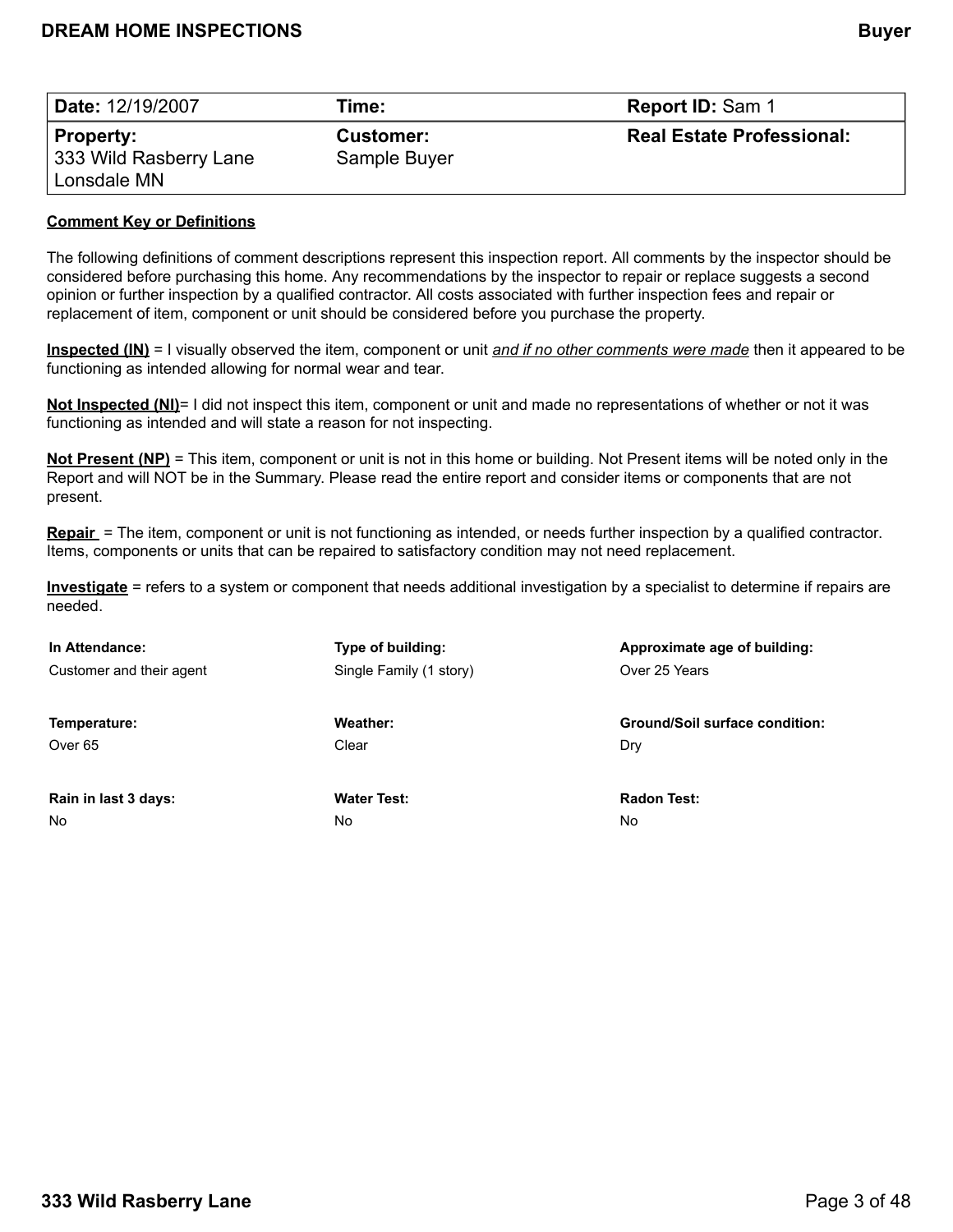### <span id="page-3-0"></span>**1. Structural Components**

The Home Inspector shall observe structural components including foundations, floors, walls, columns or piers, ceilings and roof. The home inspector shall describe the type of Foundation, floor structure, wall structure, columns or piers, ceiling structure, roof structure. The home inspector shall: Probe structural components where deterioration is suspected; Enter under floor crawl spaces, basements, and attic spaces except when access is obstructed, when entry could damage the property, or when dangerous or adverse situations are suspected; Report the methods used to observe under floor crawl spaces and attics; and Report signs of abnormal or harmful water penetration into the building or signs of abnormal or harmful condensation on building components. The home inspector is not required to: Enter any area or perform any procedure that may damage the property or its components or be dangerous to or adversely effect the health of the home inspector or other persons. **Styles & Materials**

|                         | <b>Styles &amp; Materials</b>             |                                      |  |  |
|-------------------------|-------------------------------------------|--------------------------------------|--|--|
| <b>Foundation:</b>      | <b>Method used to observe Crawlspace:</b> | <b>Floor Structure:</b>              |  |  |
| Masonry block           | Crawled                                   | 2 X 8                                |  |  |
|                         |                                           | $2 \times 10$                        |  |  |
|                         |                                           | Wood joists                          |  |  |
| <b>Wall Structure:</b>  | <b>Columns or Piers:</b>                  | <b>Ceiling Structure:</b>            |  |  |
| Wood                    | Masonry block                             | 2X4                                  |  |  |
| Masonry                 | Supporting walls                          |                                      |  |  |
| <b>Roof Structure:</b>  | <b>Roof-Type:</b>                         | <b>Method used to observe attic:</b> |  |  |
| Engineered wood trusses | Gable                                     | Walked                               |  |  |
| 2 X 4 Rafters           |                                           |                                      |  |  |
| Plywood                 |                                           |                                      |  |  |
|                         |                                           |                                      |  |  |

#### **Attic info:**

Scuttle hole

#### **Items**

### **1.0 FOUNDATIONS, BASEMENTS AND CRAWLSPACES (Report signs of abnormal or harmful water penetration into the building or signs of abnormal or harmful condensation on building components.) Comments:** Inspected

(1) White efflorescence (powder substance) on block wall indicates moisture is in contact with the masonry. This does not necessarily indicate that intrusion will occur. I recommend checking the gutters and the downspout drain lines for proper operation. Also, a water proofing paint could be applied to the interior side of the block if necessary. Efflorescence is found on many homes without water intrusion occurring inside the home. But, it should alert you to the possibility that future steps may be needed.

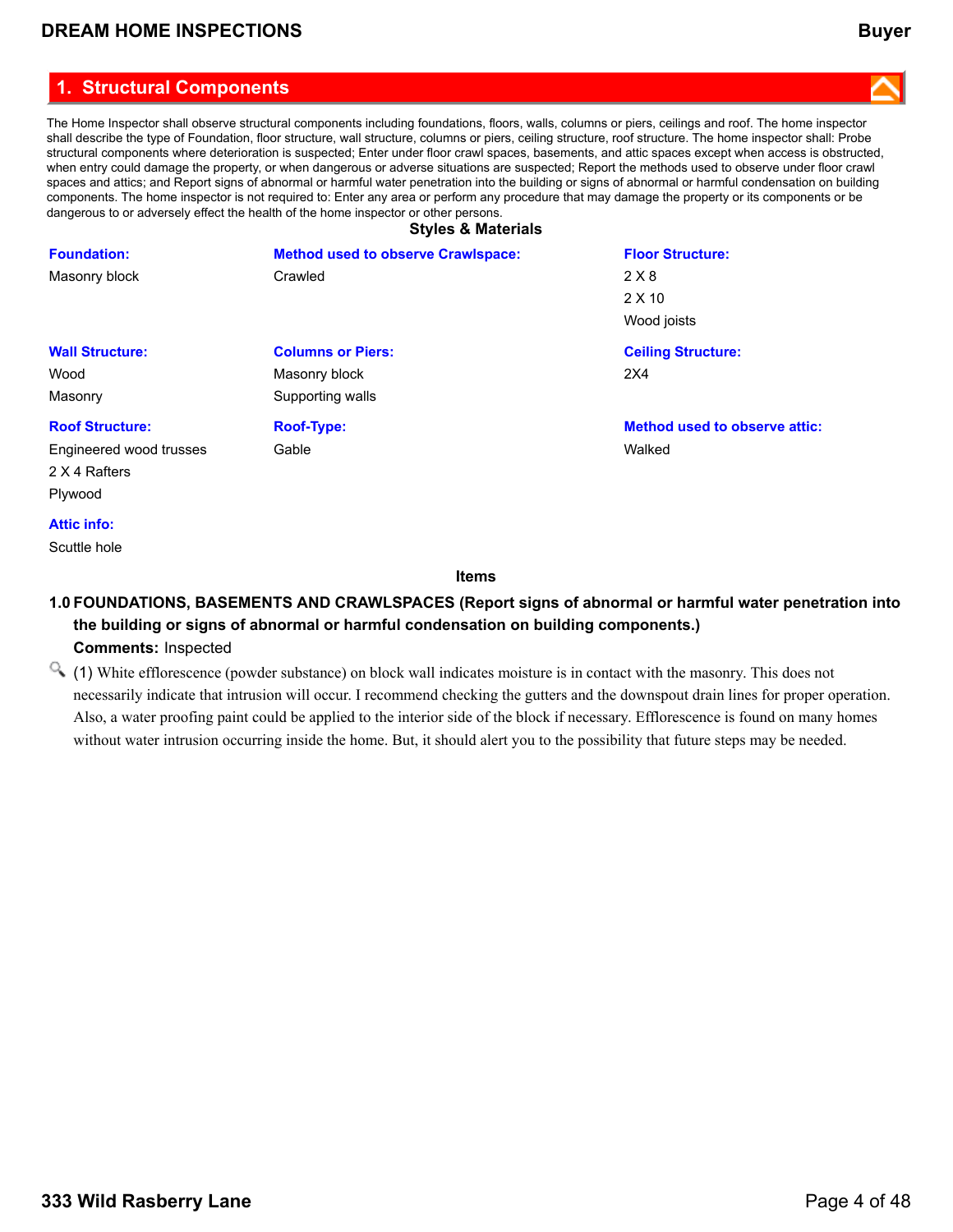$\mathcal{Q}$ 



1.0 Picture 3 1.0 Picture 4

(2) Water signs on cedar wall and trim. Also a mold like substance on carpet at lower level and under stairs. I did not inspect or test for mold and I am unable to determine if water intrusion occurs.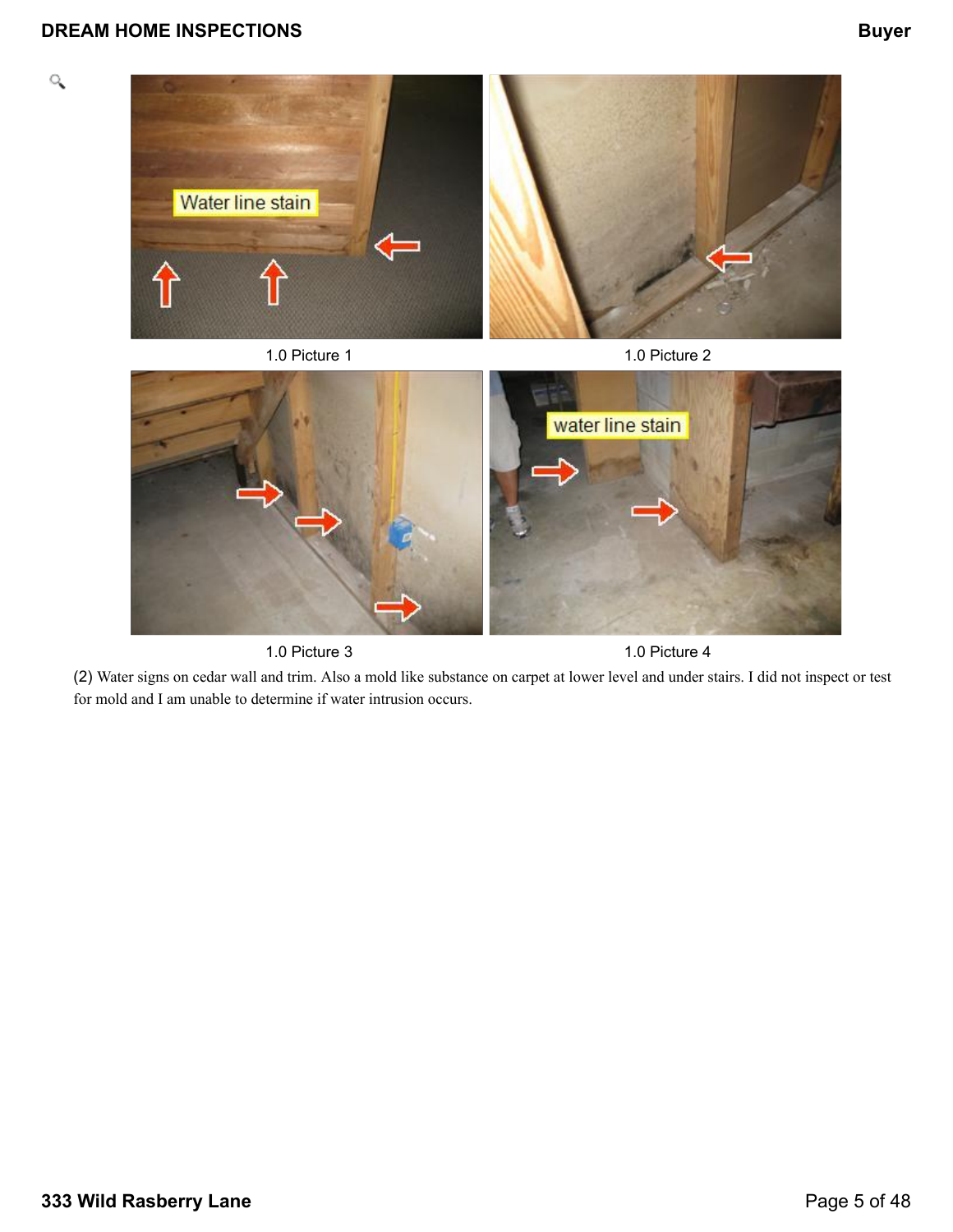

1.0 Picture 6

(3) Visible signs of water intrusion in the crawlspace (along front of home) are present from dampness along the block wall. I am unable to determine the extent of intrusion or how often it occurs. Cross ventilation may help as the crawls has no ventilation. I recommend further investigation or correction by a qualified licensed contractor or water infiltration specialist. Refer to the diagram as a guide if a drainage system is needed.

### **1.1 WALLS (Structural)**

#### **Comments:** Inspected

Q

Q





1.1 Picture 1 1.1 Picture 2

There is a horizontal crack(s) in the foundation wall at the left side (facing front). These cracks do not appear significant to require repairs at this time. This is my opinion and you should seek a second opinion by a qualified person.

#### **1.2 COLUMNS OR PIERS**

**Comments:** Inspected

- **1.3FLOORS (Structural) Comments:** Inspected
- **1.4 CEILINGS (structural) Comments:** Inspected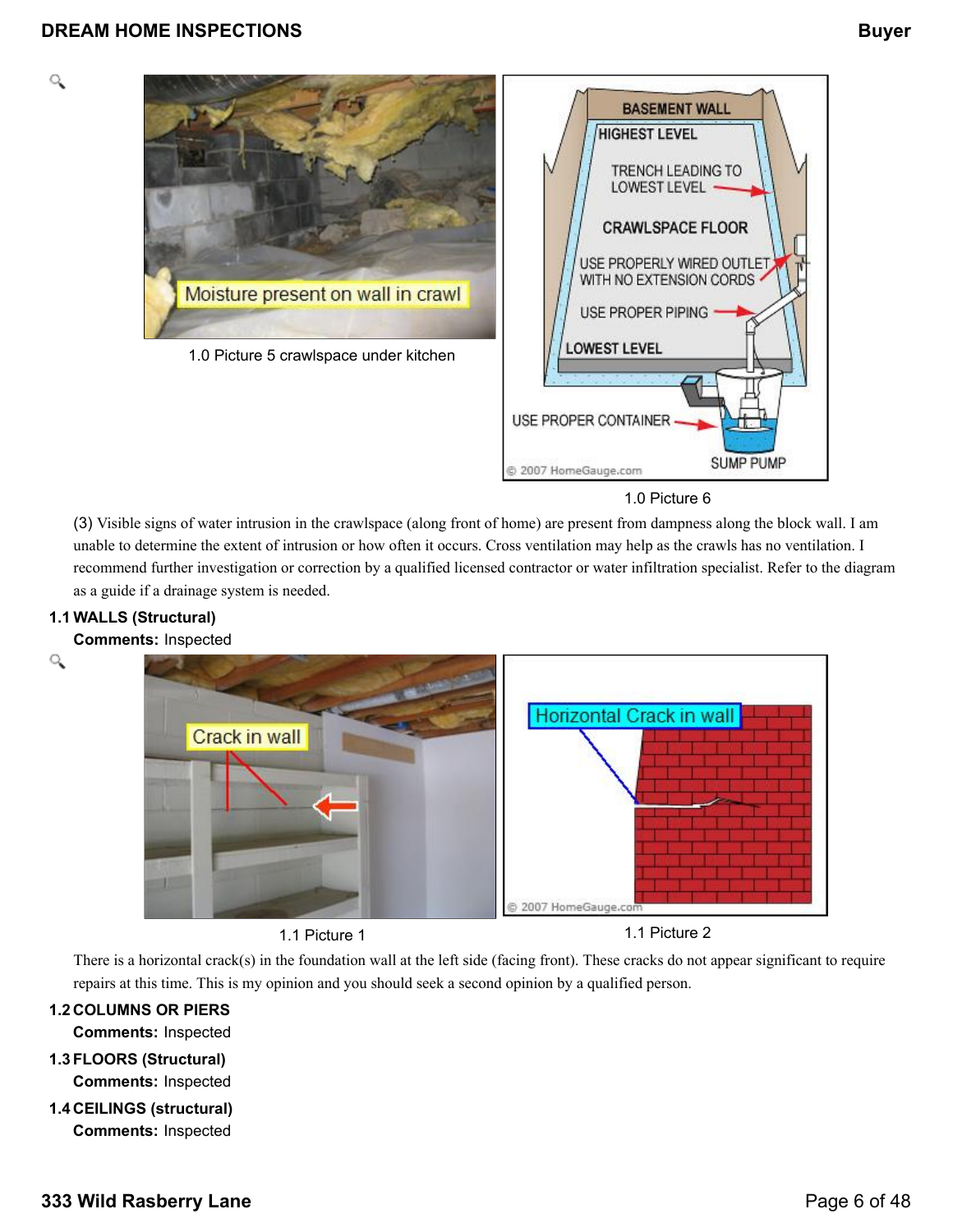#### **1.5 ROOF STRUCTURE AND ATTIC**

**Comments:** Inspected





1.5 Picture 1 2

Leak signs in attic perhaps or likely from the *old roof* as this newer roof appears in tact. I am unable to determine if leak exists due

#### to no recent rain.

The structure of the home was inspected and reported on with the above information. While the inspector makes every effort to find all areas of concern, some areas can go unnoticed. Please be aware that the inspector has your best interest in mind. Any repair items mentioned in this report should be considered before purchase. It is recommended that qualified contractors be used in your further inspection or repair issues as it relates to the comments in this inspection report.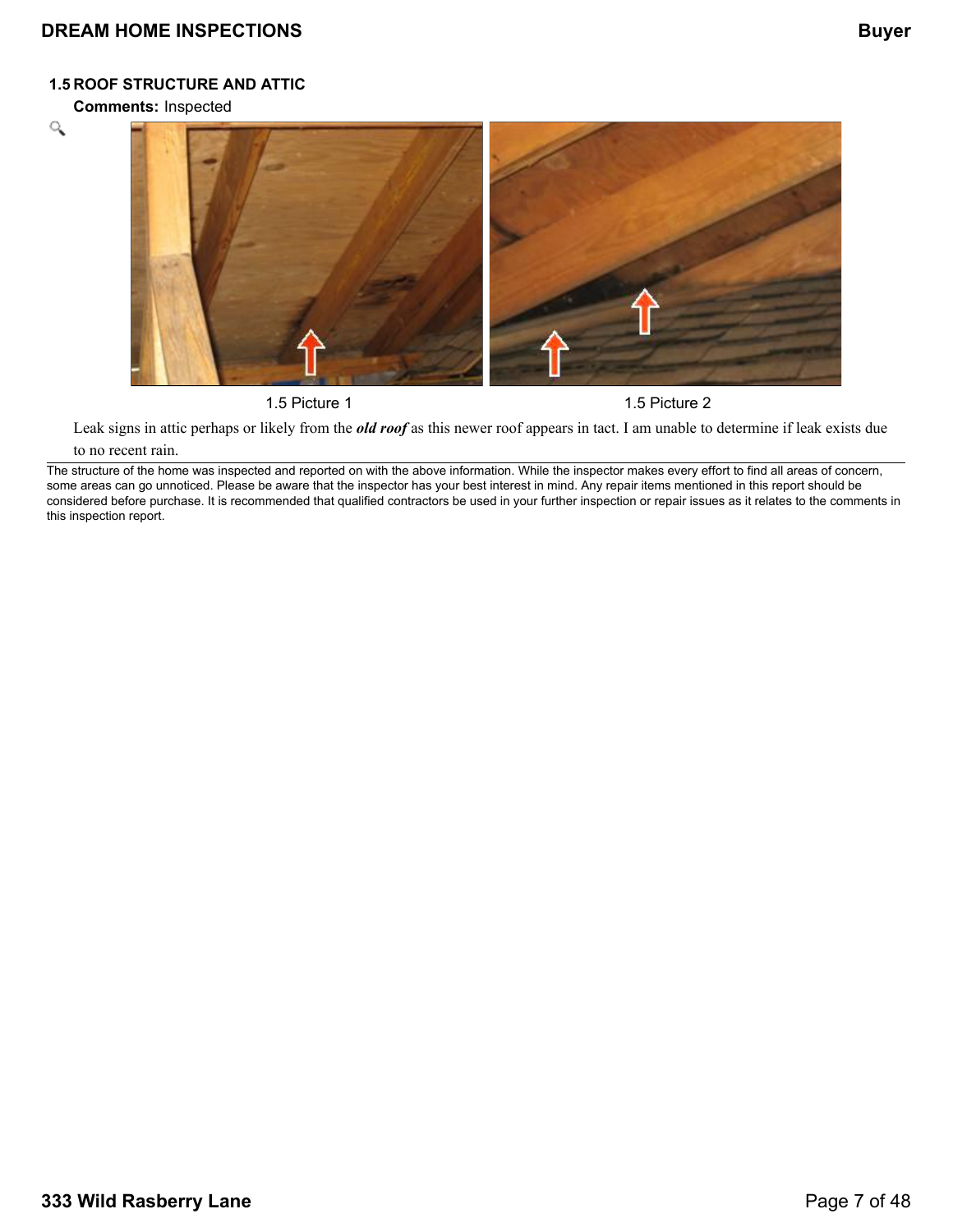#### <span id="page-7-0"></span>**2. Exterior**

The home inspector shall observe: Wall cladding, flashings, and trim; Entryway doors and a representative number of windows; Garage door operators; Decks, balconies, stoops, steps, areaways, porches and applicable railings; Eaves, soffits, and fascias; and Vegetation, grading, drainage, driveways, patios, walkways, and retaining walls with respect to their effect on the condition of the building. The home inspector shall: Describe wall cladding materials; Operate all entryway doors and a representative number of windows; Operate garage doors manually or by using permanently installed controls for any garage door operator; Report whether or not any garage door operator will automatically reverse or stop when meeting reasonable resistance during closing; and Probe exterior wood components where deterioration is suspected. The home inspector is not required to observe: Storm windows, storm doors, screening, shutters, awnings, and similar seasonal accessories; Fences; Presence of safety glazing in doors and windows; Garage door operator remote control transmitters; Geological conditions; Soil conditions; Recreational facilities (including spas, saunas, steam baths, swimming pools, tennis courts, playground equipment, and other exercise, entertainment, or athletic facilities); Detached buildings or structures; or Presence or condition of buried fuel storage tanks. The home inspector is not required to: Move personal items, panels, furniture, equipment, plant life, soil, snow, ice or debris that obstructs access or visibility.

#### **Styles & Materials**

| <b>Siding Style:</b>            | <b>Siding Material:</b> | <b>Exterior Entry Doors:</b> |
|---------------------------------|-------------------------|------------------------------|
| RB&B (Reverse board and batten) | Wood                    | Wood                         |
| <b>Appurtenance:</b>            | <b>Driveway:</b>        | <b>Garage Door Type:</b>     |
| Deck with steps                 | Concrete                | Two automatic                |
| Covered porch                   |                         |                              |

#### **Garage Door Material:**

Compressed board Wood

**Items**

#### **2.0WALL CLADDING FLASHING AND TRIM**

**Comments:** Inspected



2.0 Picture 1

Periodical maintenance caulking needed and recommended to keep water from weeping under siding at concrete shelf. FYI

#### **2.1 DOORS (Exterior)**

**Comments:** Inspected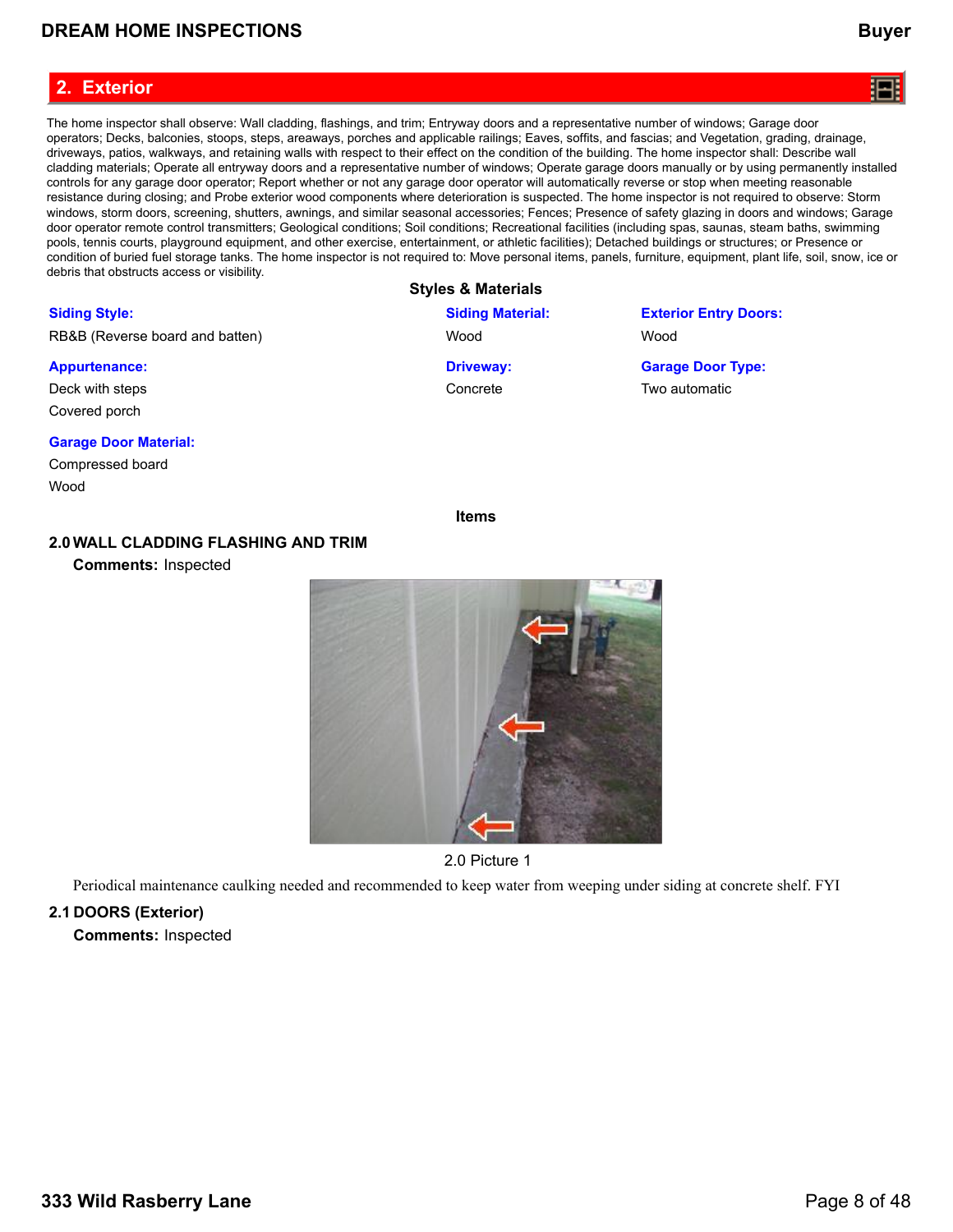



Patio doors at rear of home are cloudy or seal is broken. Glass panes that have lost their seal (cloudy) can usually be replaced without replacing the entire unit. A qualified contractor should inspect and repair as needed.

### **2.2 WINDOWS**

Æ

Æ

**Comments:** Inspected



2.2 Picture 1

The trim stop for fixed pane is weathered and indicates that water may be getting below trim. I recommend a paintable sealant be applied and paint trim.

**2.3 DECKS, BALCONIES, STOOPS, STEPS, AREAWAYS, PORCHES, PATIO/ COVER AND APPLICABLE RAILINGS Comments:** Inspected





2.3 Picture 1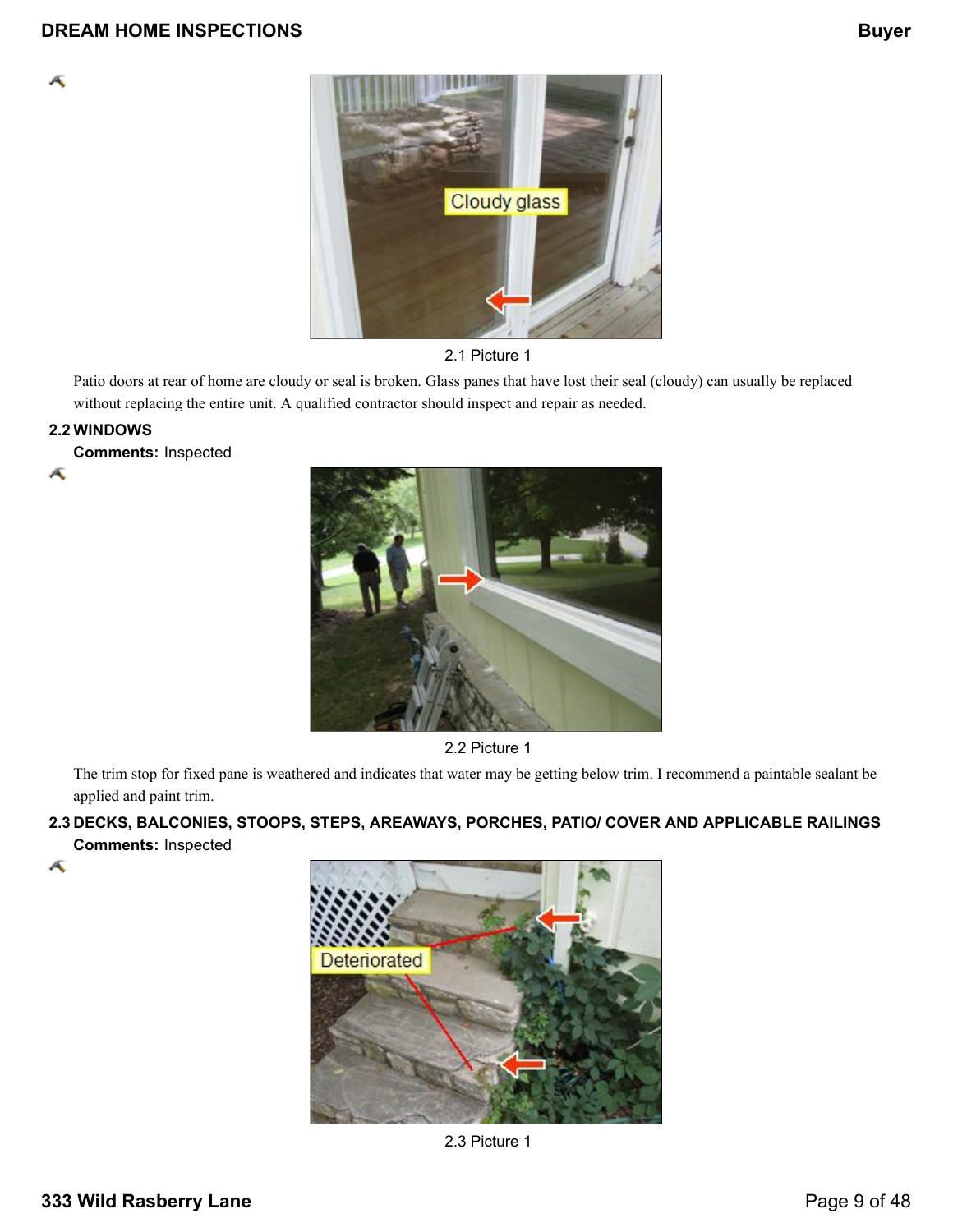(1) The step tread on steps on the deck at the rear of home are deteriorated. A repair or replacement is needed. A skilled masonry contractor should perform the work.

A handrail may be needed

Æ

Æ



2.3 Picture 2 2.3 Picture 3

(2) The 2x6 decking on the deck at the rear of home has several boards that are deteriorated. A general replacement is likely. A qualified contractor should determine whether a repair or replacement is needed.

## **2.4 VEGETATION, GRADING, DRAINAGE, DRIVEWAYS, PATIO FLOOR, WALKWAYS AND RETAINING WALLS (With respect to their effect on the condition of the building)**

**Comments:** Inspected



2.4 Picture 1

The concrete drive at the front of home is is pitted in areas and has settlement cracks. Further deterioration can occur if not repaired. A qualified contractor should inspect and repair as needed.

### **2.5EAVES, SOFFITS AND FASCIAS**

**Comments:** Inspected

#### **2.6 OTHER**

**Comments:** Inspected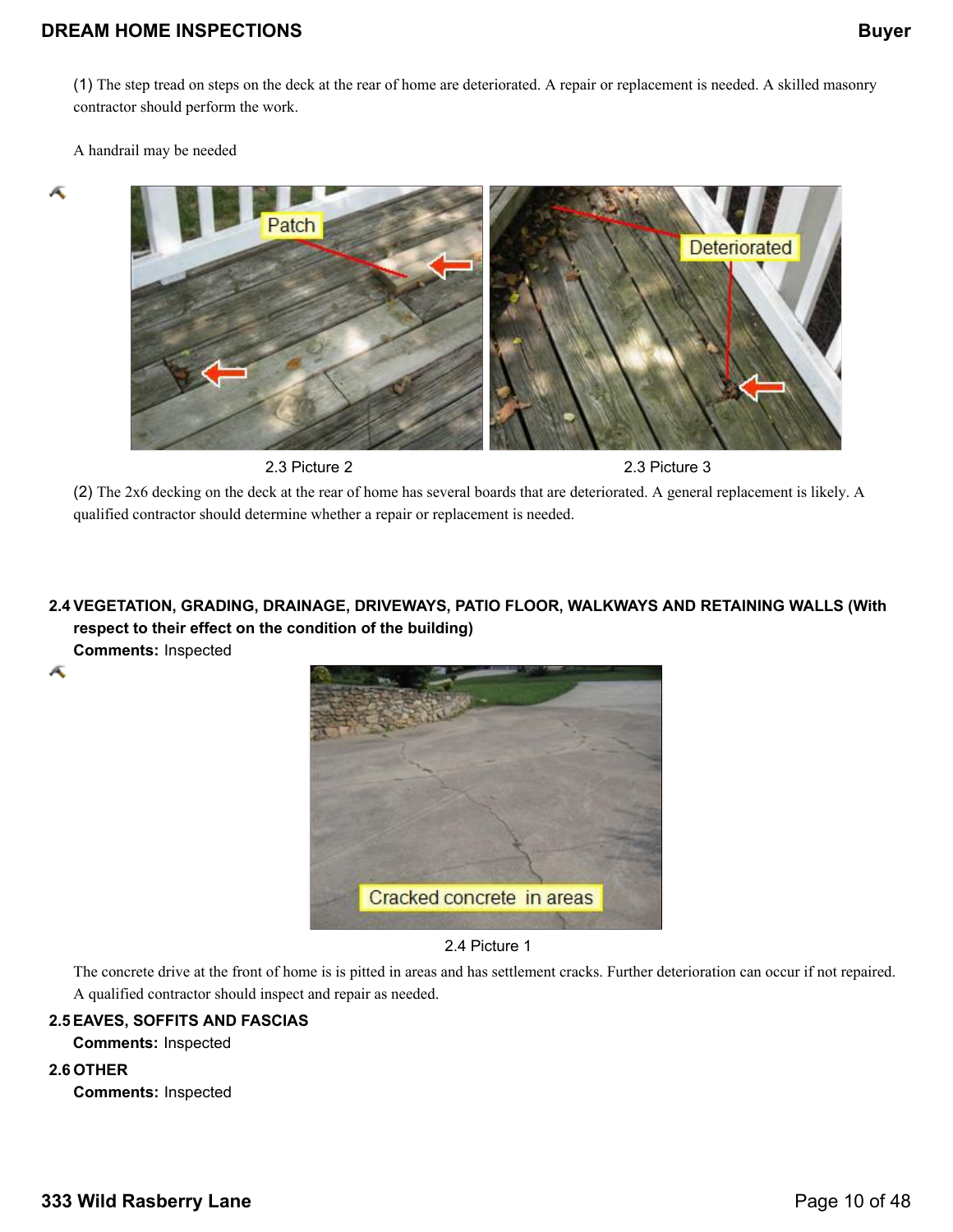Q

۹



#### 2.6 Picture 1

(1) Old propane tank in ground and is discontinued. I did not determine if gas remains in discontinued tank? I recommend further investigation by a qualified person.



2.6 Picture 2 in crawlspace under new addition

(2) There is an odd configuration in ground under addition in crawlspace. This may be an old well? I am unable to determine. I recommend a qualified well drilling company or plumber investigate further to determine if any further action is needed to correct.

### **2.7 GARAGE DOOR OPERATORS (Report whether or not doors will reverse when met with resistance)**

### **Comments:** Inspected

The automatic openers for two-door garage at the front of home will not reverse when met with resistance. Doors that will not reverse when met with resistance can kill a child or pet. A qualified contractor should inspect and repair as needed. The sensors are in place for garage door(s) and will reverse the door.

The exterior of the home was inspected and reported on with the above information. While the inspector makes every effort to find all areas of concern, some areas can go unnoticed. Please be aware that the inspector has your best interest in mind. Any repair items mentioned in this report should be considered before purchase. It is recommended that qualified contractors be used in your further inspection or repair issues as it relates to the comments in this inspection report.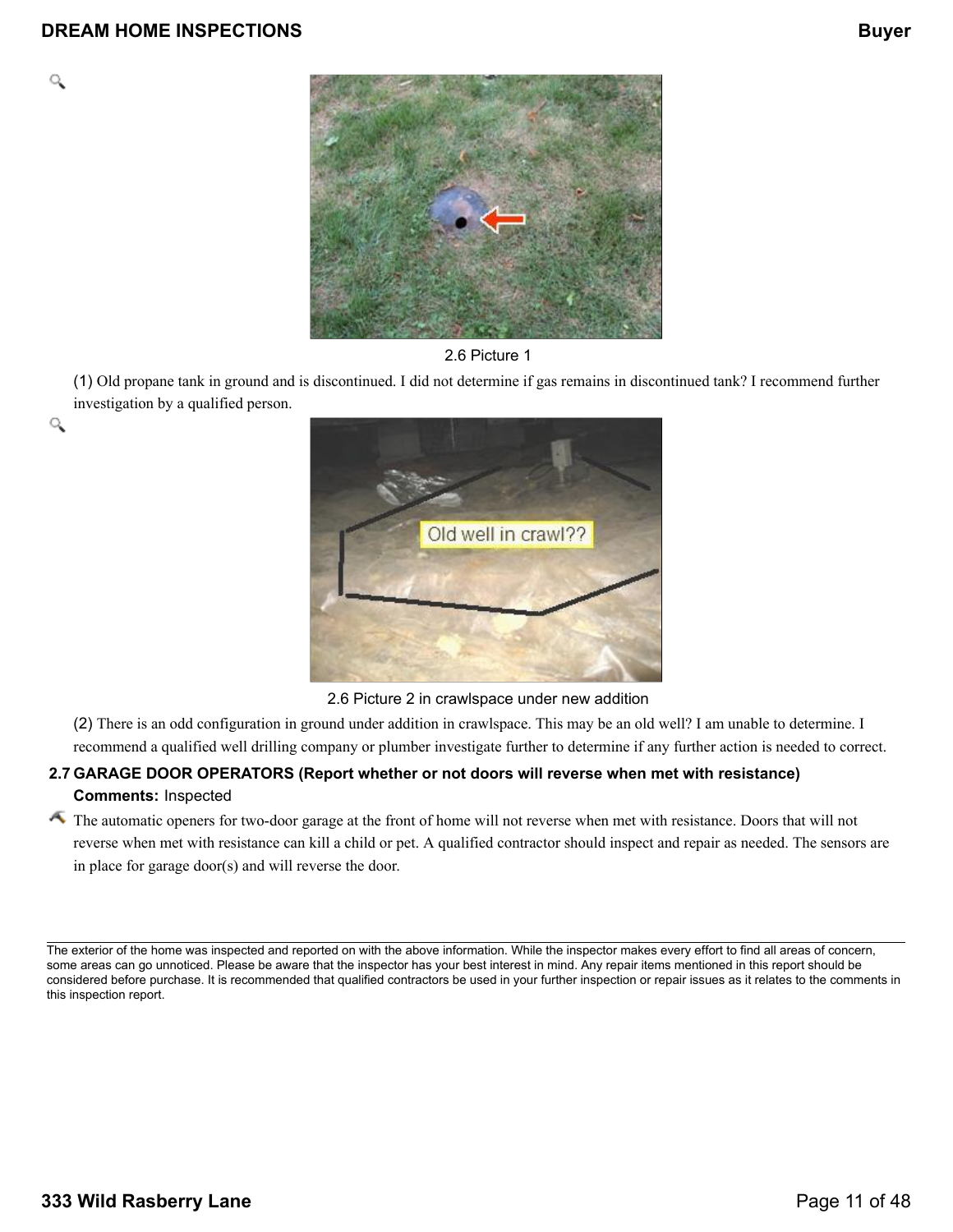### <span id="page-11-0"></span>**3. Roofing**

**Roof Covering:** Architectural

**Chimney (exterior):**

The home inspector shall observe: Roof covering; Roof drainage systems; Flashings; Skylights, chimneys, and roof penetrations; and Signs of' leaks or abnormal condensation on building components. The home inspector shall: Describe the type of roof covering materials; and Report the methods used to observe the roofing. The home inspector is not required to: Walk on the roofing; or Observe attached accessories including but not limited to solar systems, antennae, and lightning arrestors.

#### **Styles & Materials Viewed roof covering from:** Walked roof **Sky Light(s):** One

#### Brick

**Items**

#### **3.0 ROOF COVERINGS**

Æ

Æ



3.0 Picture 1 Rear of home 3.0 Picture 2



(1) The tree limbs that are in contact with roof or hanging near roof should be trimmed.



3.0 Picture 3

(2) Shingles loose under eave at front of home, needs adhesive.

#### **3.1FLASHINGS**

**Comments:** Inspected

### **3.2SKYLIGHTS, CHIMNEYS AND ROOF PENETRATIONS**

**Comments:** Inspected

# **Comments:** Inspected

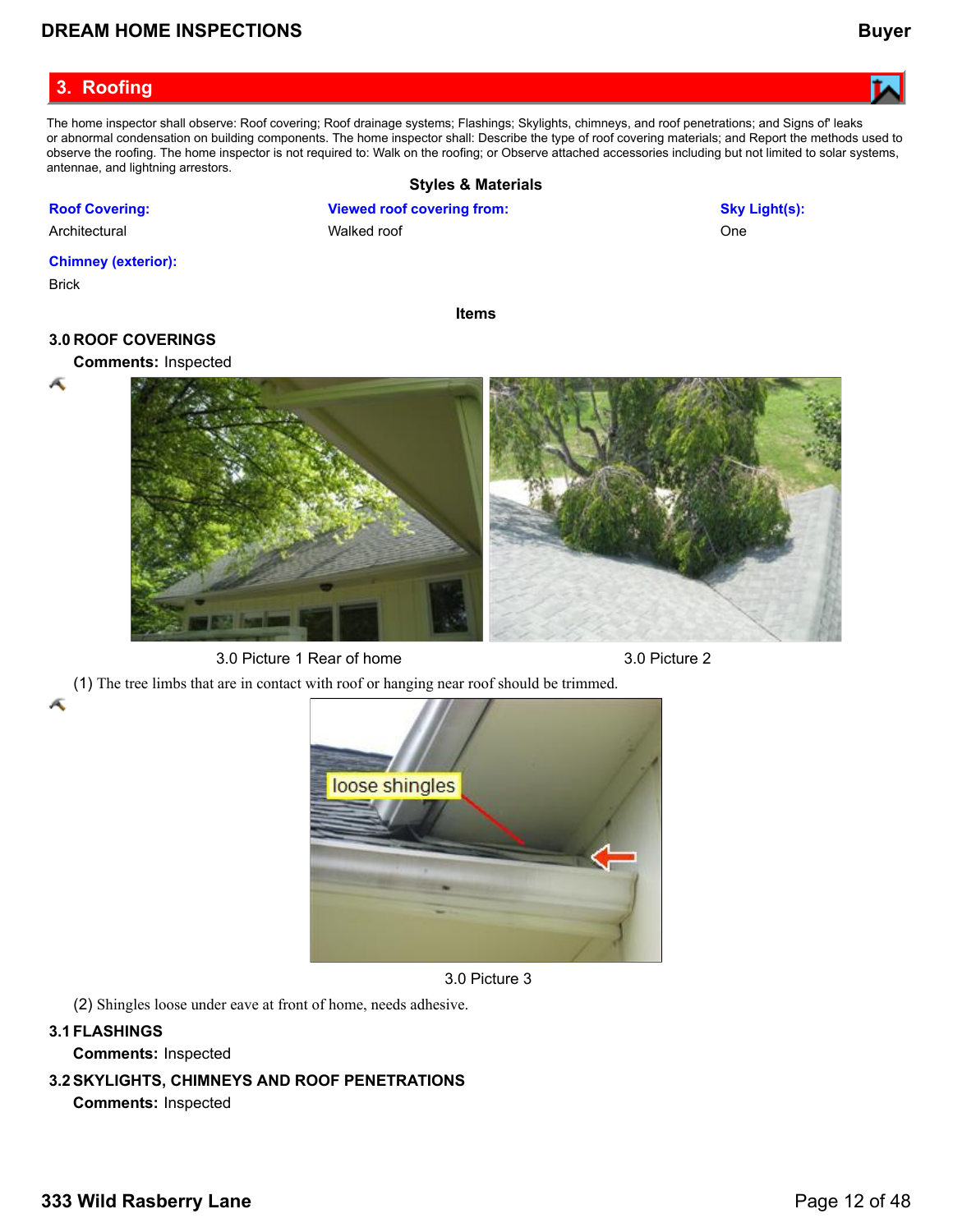#### **3.3 ROOF DRAINAGE SYSTEMS**

**Comments:** Inspected

Æ



#### 3.3 Picture 1

The gutter needs cleaning of debris at the virtually all areas where gutters are installed. Gutters that drain poorly or clogged can lead to many costly problems such as deterioration of fascia, soffit or roof edge. It can also cause gutters to pull loose and lead to possible water intrusion. A qualified person should repair or replace as needed.

The roof of the home was inspected and reported on with the above information. While the inspector makes every effort to find all areas of concern, some areas can go unnoticed. Roof coverings and skylights can appear to be leak proof during inspection and weather conditions. Our inspection makes an attempt to find a leak but sometimes cannot. Please be aware that the inspector has your best interest in mind. Any repair items mentioned in this report should be considered before purchase. It is recommended that qualified contractors be used in your further inspection or repair issues as it relates to the comments in this inspection report.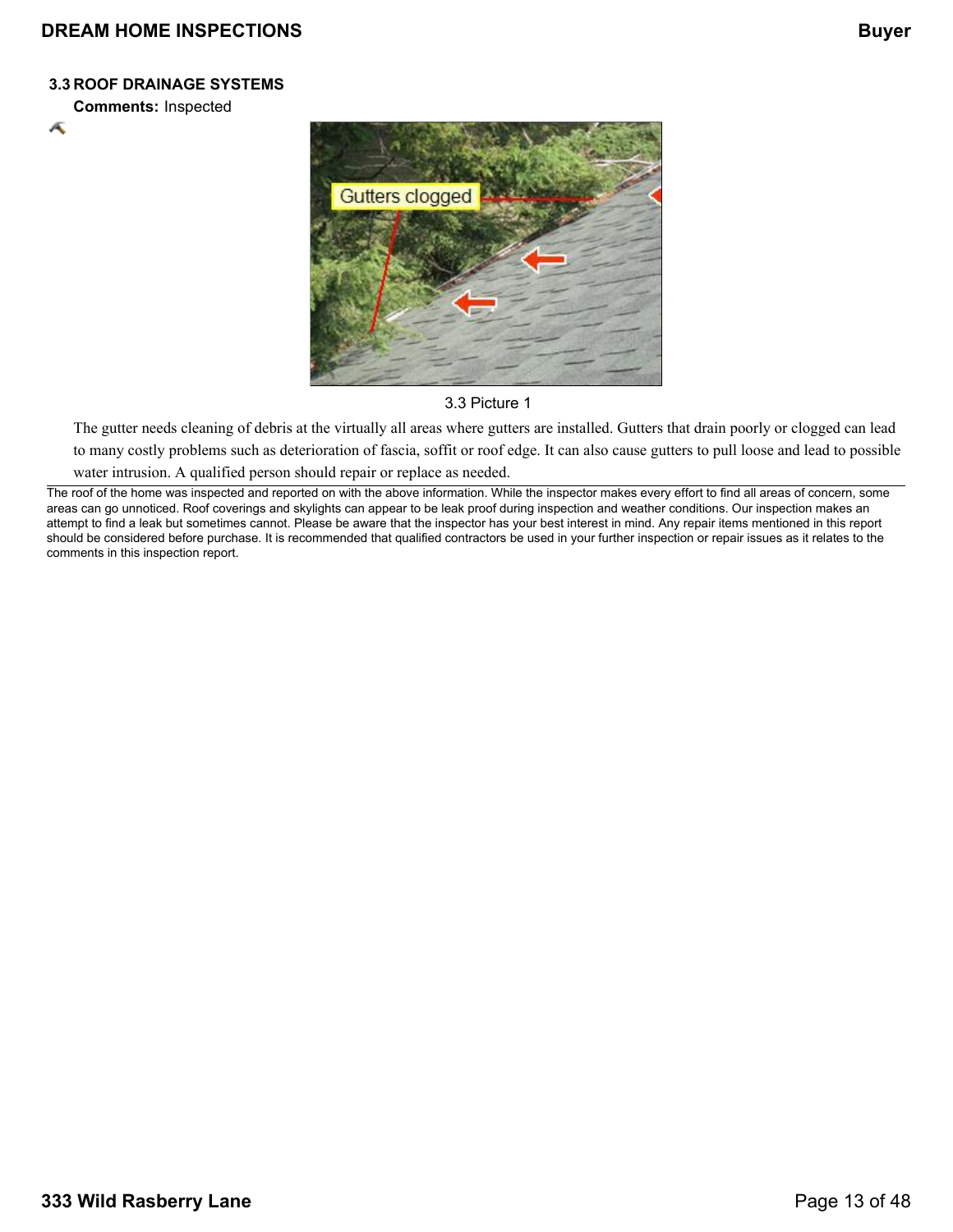#### <span id="page-13-0"></span>**4. Plumbing**

The home inspector shall observe: Interior water supply and distribution system, including: piping materials, supports, and insulation; fixtures and faucets; functional flow; leaks; and cross connections; Interior drain, waste, and vent system, including: traps; drain, waste, and vent piping; piping supports and pipe insulation; leaks; and functional drainage; Hot water systems including: water heating equipment; normal operating controls; automatic safety controls; and chimneys, flues, and vents; Fuel storage and distribution systems including: interior fuel storage equipment, supply piping, venting, and supports; leaks; and Sump pumps. The home inspector shall describe: Water supply and distribution piping materials; Drain, waste, and vent piping materials; Water heating equipment; and Location of main water supply shutoff device. The home inspector shall operate all plumbing fixtures, including their faucets and all exterior faucets attached to the house, except where the flow end of the faucet is connected to an appliance. The home inspector is not required to: State the effectiveness of anti-siphon devices; Determine whether water supply and waste disposal systems are public or private; Operate automatic safety controls; Operate any valve except water closet flush valves, fixture faucets, and hose faucets; Observe: Water conditioning systems; Fire and lawn sprinkler systems; On-site water supply quantity and quality; On-site waste disposal systems; Foundation irrigation systems; Spas, except as to functional flow and functional drainage; Swimming pools; Solar water heating equipment; or Observe the system for proper sizing, design, or use of proper materials.

#### **Styles & Materials**

Sediment filter (We do not inspect filtration systems)

#### **Plumbing Water Distribution (inside home):**

Copper PEX

Well

**Water Source:**

#### **Water Heater Power Source:** Electric

**Water Heater Capacity:**

**Washer Drain Size:**

**Water Filters:**

2" Diameter

40 Gallon (1-2 people)

**Items**

#### **4.0 PLUMBING DRAIN, WASTE AND VENT SYSTEMS**

**Comments:** Inspected

Æ



#### 4.0 Picture 1 Right sink basin

(1) The basket strainer had leaked and corrected itself for the time being at the Kitchen sink. Repairs are needed. A qualified person should repair as necessary.

(2) The tub drain drains slowly under the hall bath. Repairs are needed. A qualified person should repair as necessary.

### **4.1 PLUMBING WATER SUPPLY AND DISTRIBUTION SYSTEMS AND FIXTURES**

**Comments:** Inspected



**Plumbing Water Supply (into home):**

PVC

PVC Cast iron

**Plumbing Waste:**

**Manufacturer:** A.O. SMITH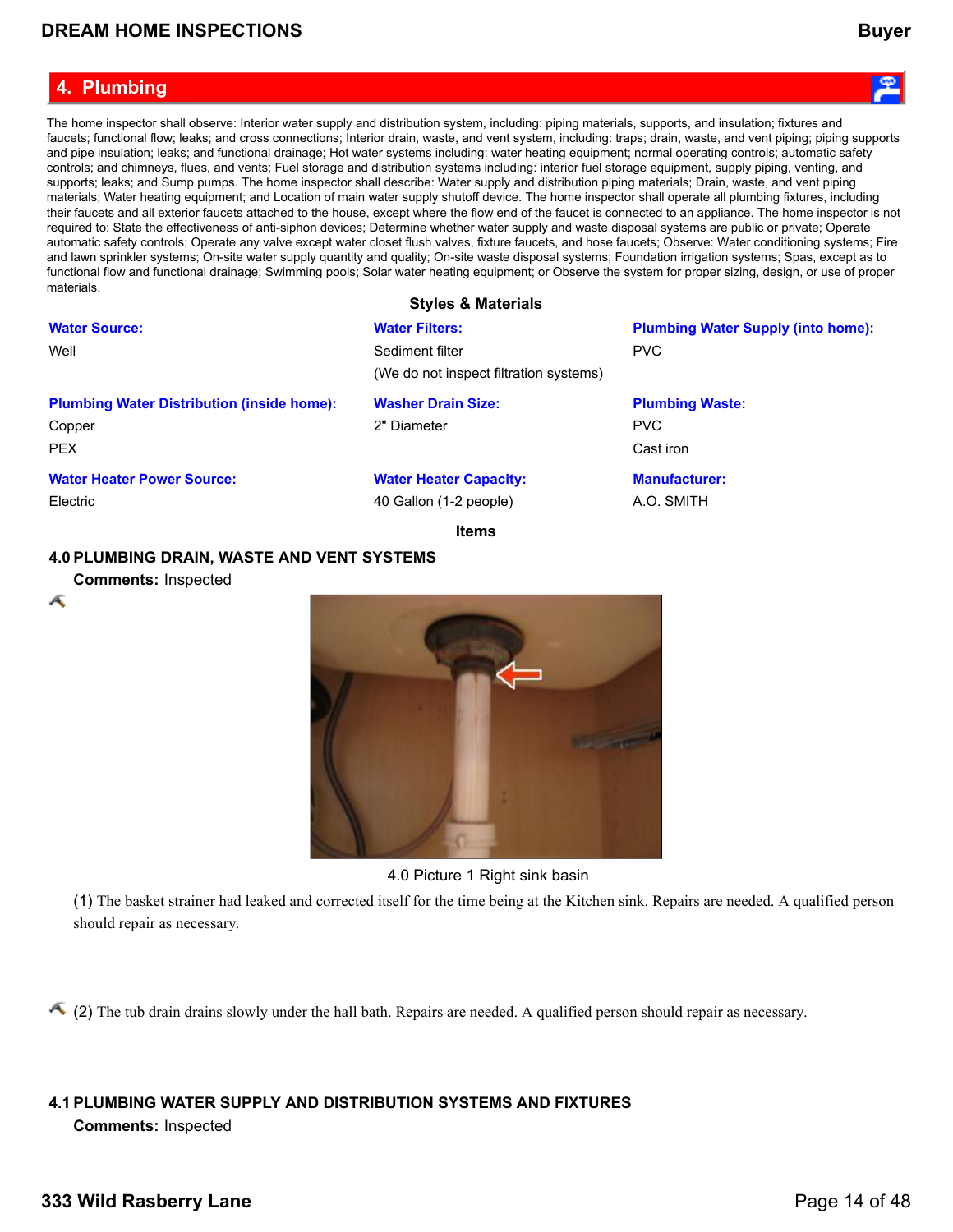

Æ



#### 4.1 Picture 1 hall bath

(1) The control knob leaks at the hall bath. Repairs are needed. A qualified licensed plumber should repair or correct as needed. Q



4.1 Picture 2

(2) Brown deposits are on the plumbing fixtures which indicates a filter may be needed. Filter in place and appears dirty but I am unable to determine if you need a different or additional filter. I did not test water for bacteria or other. I recommend contacting a water filtration company.



4.1 Picture 3 Well head

(3) I recommend the well head lid be insulated better before winter. FYI

**4.2 HOT WATER SYSTEMS, CONTROLS, CHIMNEYS, FLUES AND VENTS**

**Comments:** Inspected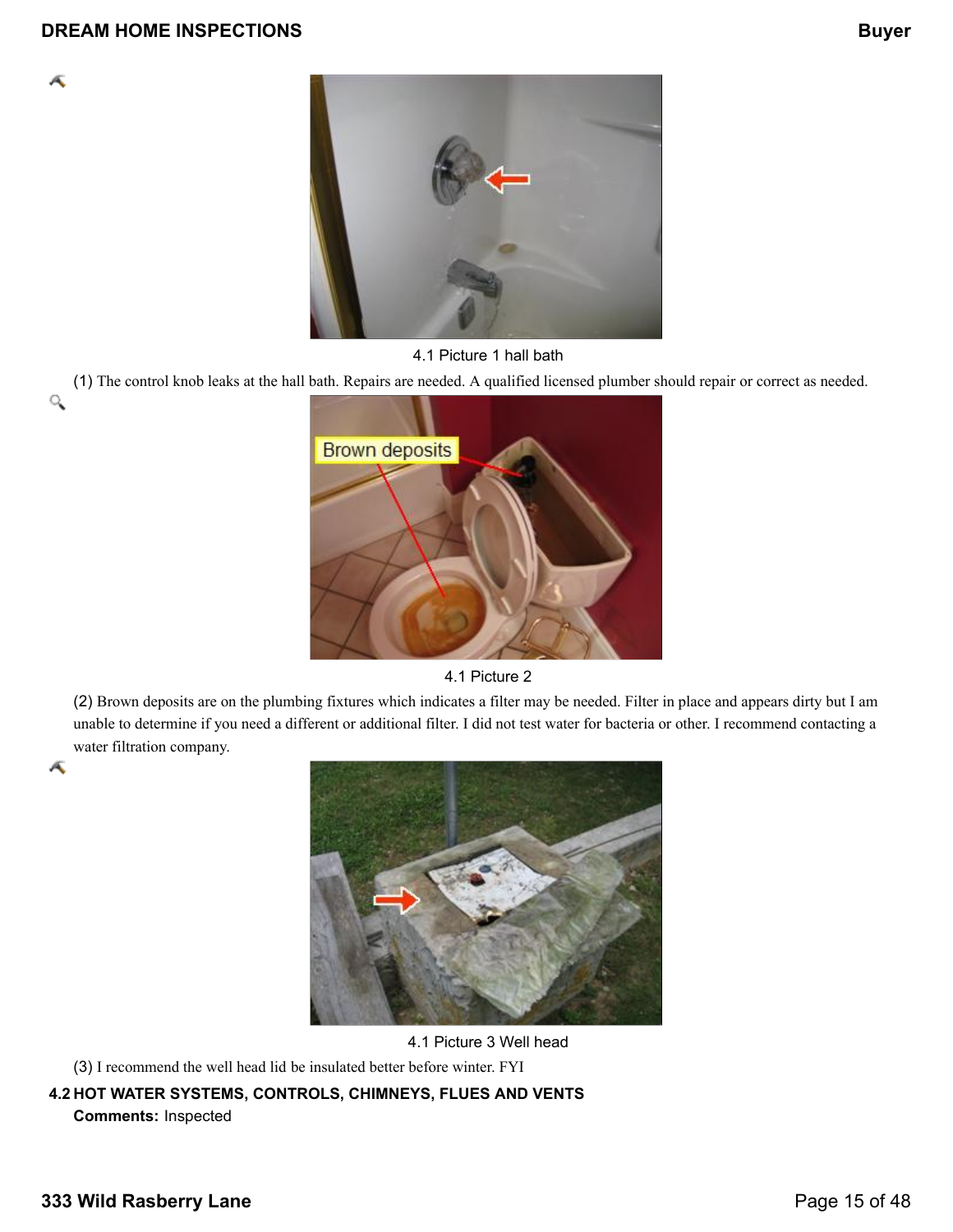Æ



4.2 Picture 2

The wiring for the water heater missing romex connector. Electrical issues are considered a hazard until repaired. I recommend a licensed electrician correct as necessary.

### **4.3 MAIN WATER SHUT-OFF DEVICE (Describe location)**

**Comments:** Inspected



4.3 Picture 1 In basement

The main shut off is the yellow knob located in the basement at the pressure tank. This is for your information.

### **4.4FUEL STORAGE AND DISTRIBUTION SYSTEMS (Interior fuel storage, piping, venting, supports, leaks) Comments:** Inspected

### **4.5 MAIN FUEL SHUT OFF (Describe Location)**

#### **Comments:** Inspected

The main fuel shut off is at gas meter outside

#### **4.6SUMP PUMP**

### **Comments:** Not Present

The plumbing in the home was inspected and reported on with the above information. While the inspector makes every effort to find all areas of concern, some areas can go unnoticed. Washing machine drain line for example cannot be checked for leaks or the ability to handle the volume during drain cycle.

## **333 Wild Rasberry Lane Page 16 of 48**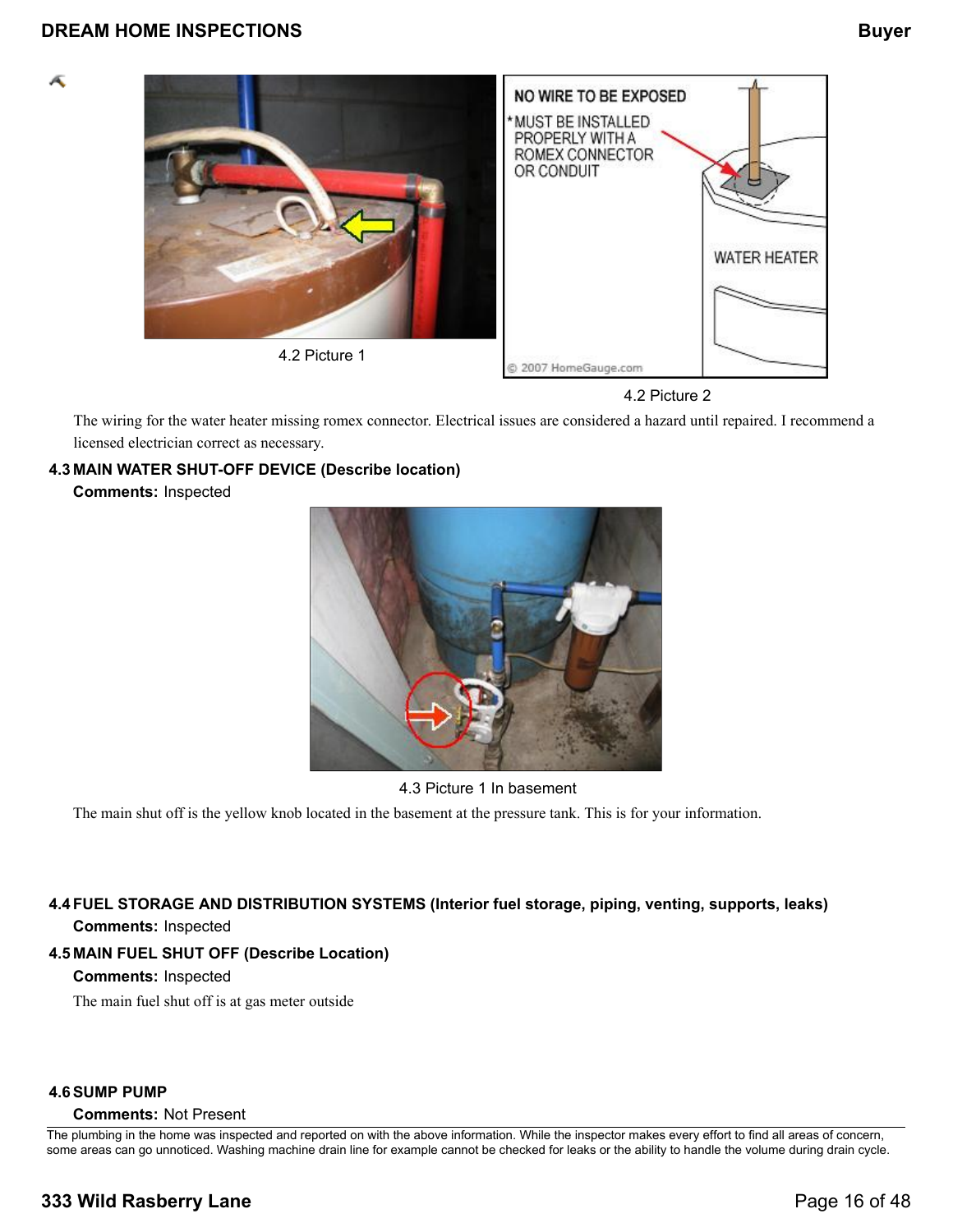Older homes with galvanized supply lines or cast iron drain lines can be obstructed and barely working during an inspection but then fails under heavy use. If the water is turned off or not used for periods of time (like a vacant home waiting for closing) rust or deposits within the pipes can further clog the piping system. Please be aware that the inspector has your best interest in mind. Any repair items mentioned in this report should be considered before purchase. It is recommended that qualified contractors be used in your further inspection or repair issues as it relates to the comments in this inspection report.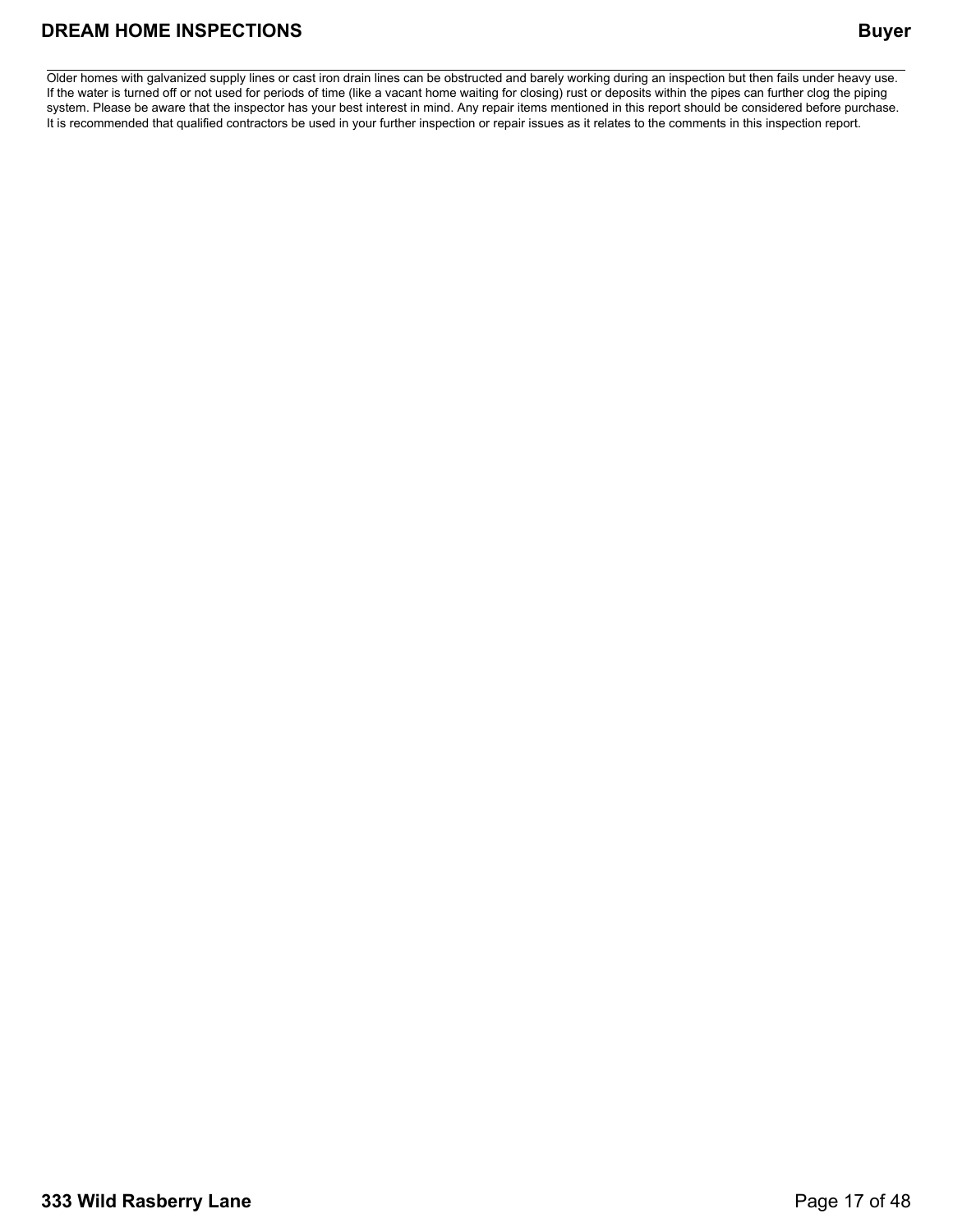### <span id="page-17-0"></span>**5. Electrical System**

The home inspector shall observe: Service entrance conductors; Service equipment, grounding equipment, main over current device, and main and distribution panels; Amperage and voltage ratings of the service; Branch circuit conductors, their over current devices, and the compatibility of their ampacities and voltages; The operation of a representative number of installed ceiling fans, lighting fixtures, switches and receptacles located inside the house, garage, and on the dwelling's exterior walls; The polarity and grounding of all receptacles within six feet of interior plumbing fixtures, and all receptacles in the garage or carport, and on the exterior of inspected structures; The operation of ground fault circuit interrupters; and Smoke detectors. The home inspector shall describe: Service amperage and voltage; Service entry conductor materials; Service type as being overhead or underground; and Location of main and distribution panels. The home inspector shall report any observed aluminum branch circuit wiring. The home inspector shall report on presence or absence of smoke detectors, and operate their test function, if accessible, except when detectors are part of a central system. The home inspector is not required to: Insert any tool, probe, or testing device inside the panels; Test or operate any over current device except ground fault circuit interrupters; Dismantle any electrical device or control other than to remove the covers of the main and auxiliary distribution panels; or Observe: Low voltage systems; Security system devices, heat detectors, or carbon monoxide detectors; Telephone, security, cable TV, intercoms, or other ancillary wiring that is not a part of the primary electrical distribution system; or Built-in vacuum equipment.

**Styles & Materials**

|                                       | <b>Styles &amp; Materials</b> |                        |
|---------------------------------------|-------------------------------|------------------------|
| <b>Electrical Service Conductors:</b> | <b>Panel capacity:</b>        | <b>Panel Type:</b>     |
| Below ground                          | 200 AMP                       | Circuit breakers       |
| <b>Electric Panel Manufacturer:</b>   | Branch wire 15 and 20 AMP:    | <b>Wiring Methods:</b> |
| GENERAL ELECTRIC                      | Copper                        | Romex                  |
|                                       |                               |                        |

**Items**

#### **5.0SERVICE ENTRANCE CONDUCTORS**

**Comments:** Inspected

- **5.1SERVICE AND GROUNDING EQUIPMENT, MAIN OVERCURRENT DEVICE, MAIN AND DISTRIBUTION PANELS Comments:** Inspected
- **5.2 BRANCH CIRCUIT CONDUCTORS, OVERCURRENT DEVICES AND COMPATIBILITY OF THEIR AMPERAGE AND VOLTAGE**

**Comments:** Inspected

**5.3 CONNECTED DEVICES AND FIXTURES (Observed from a representative number operation of ceiling fans, lighting fixtures, switches and receptacles located inside the house, garage, and on the dwelling's exterior walls)**

**Comments:** Inspected

Æ





(1) The wall switch is broken (unsafe) at the upstairs closet for air handler. At least two outlets are broken at LR and entry way. Electrical issues are considered a hazard until repaired. A qualified licensed electrician should perform repairs that involve wiring.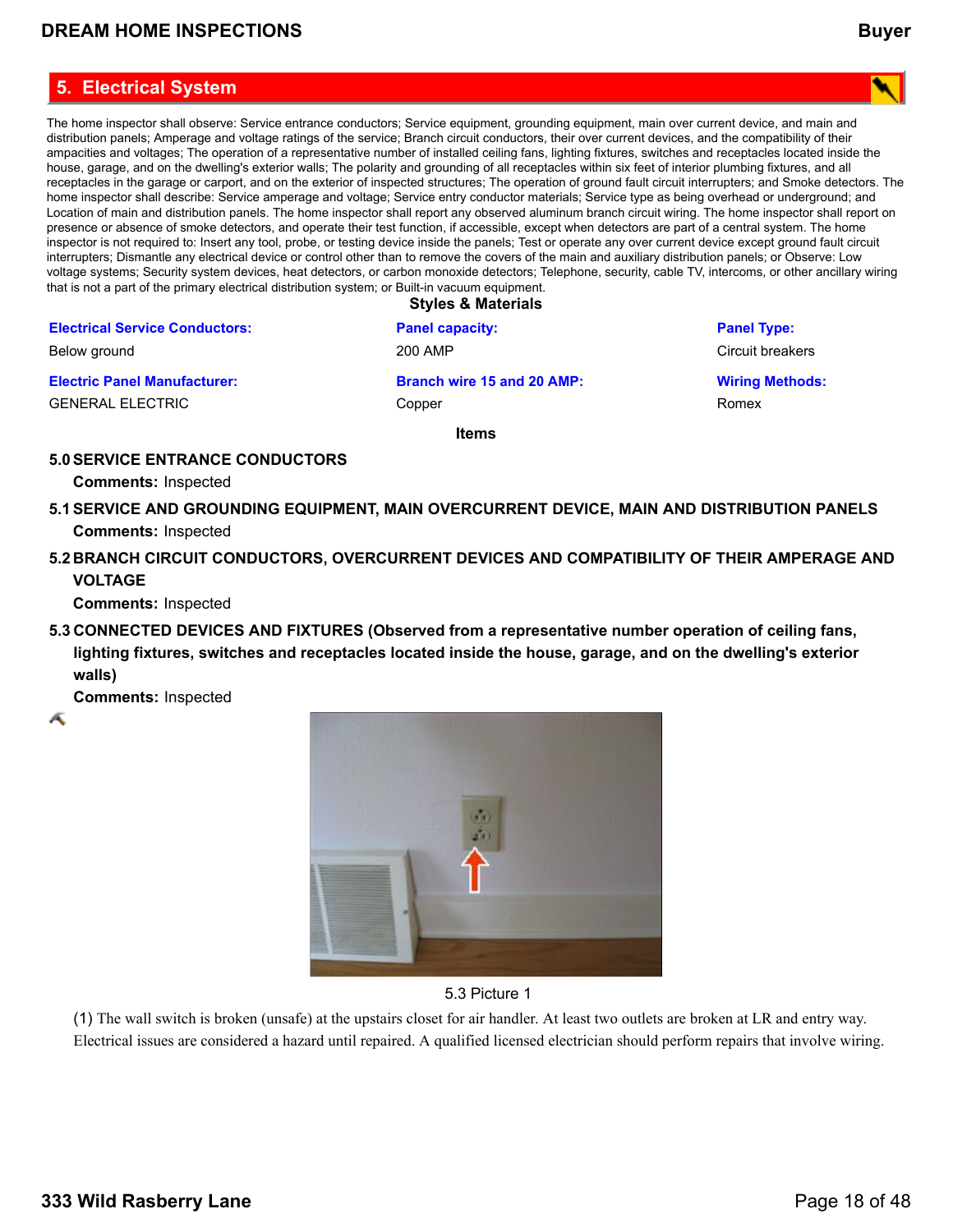Æ

۹





(2) Several loose wire ends needs placing inside a box with a cover-plate in the basement at the pressure tank of well. I recommend repair as needed.



5.3 Picture 4

(3) Wall switch on ceiling in Garage, purpose unknown

**5.4POLARITY AND GROUNDING OF RECEPTACLES WITHIN 6 FEET OF INTERIOR PLUMBING FIXTURES, AND ALL RECEPTACLES IN GARAGE, CARPORT, EXTERIOR WALLS OF INSPECTED STRUCTURE**

#### **Comments:** Inspected

**5.5OPERATION OF GFCI (GROUND FAULT CIRCUIT INTERRUPTERS)**

**Comments:** Inspected

#### **5.6LOCATION OF MAIN AND DISTRIBUTION PANELS**

**Comments:** Inspected

The main panel box is located at the garage.

#### **5.7SMOKE DETECTORS**

**Comments:** Inspected

#### **5.8 CARBON MONOXIDE DETECTORS**

#### **Comments:** Not Present

The electrical system of the home was inspected and reported on with the above information. While the inspector makes every effort to find all areas of concern, some areas can go unnoticed. Outlets were not removed and the inspection was only visual. Any outlet not accessible (behind the refrigerator for example) was not inspected or accessible. Please be aware that the inspector has your best interest in mind. Any repair items mentioned in this report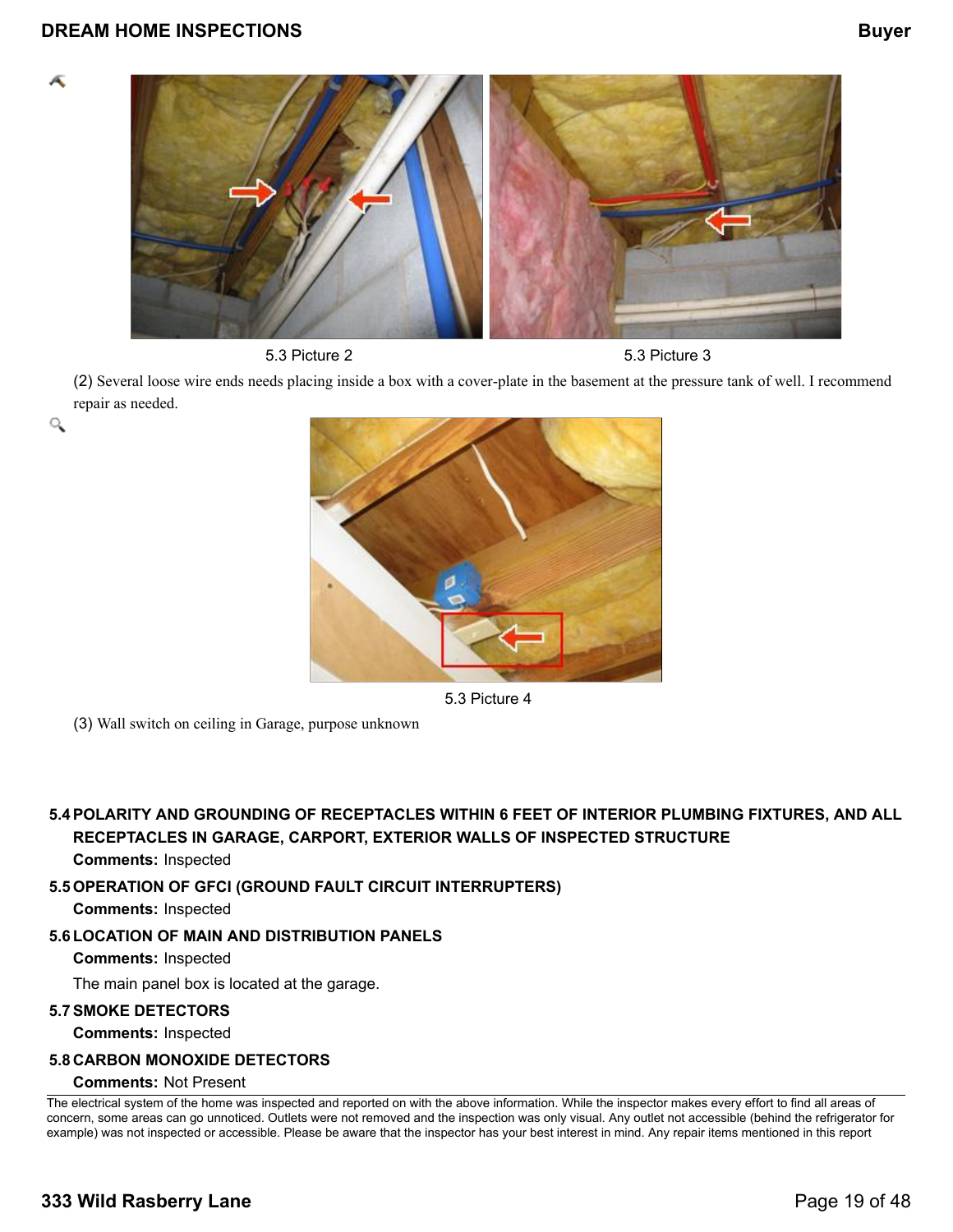should be considered before purchase. It is recommended that qualified contractors be used in your further inspection or repair issues as it relates to the comments in this inspection report.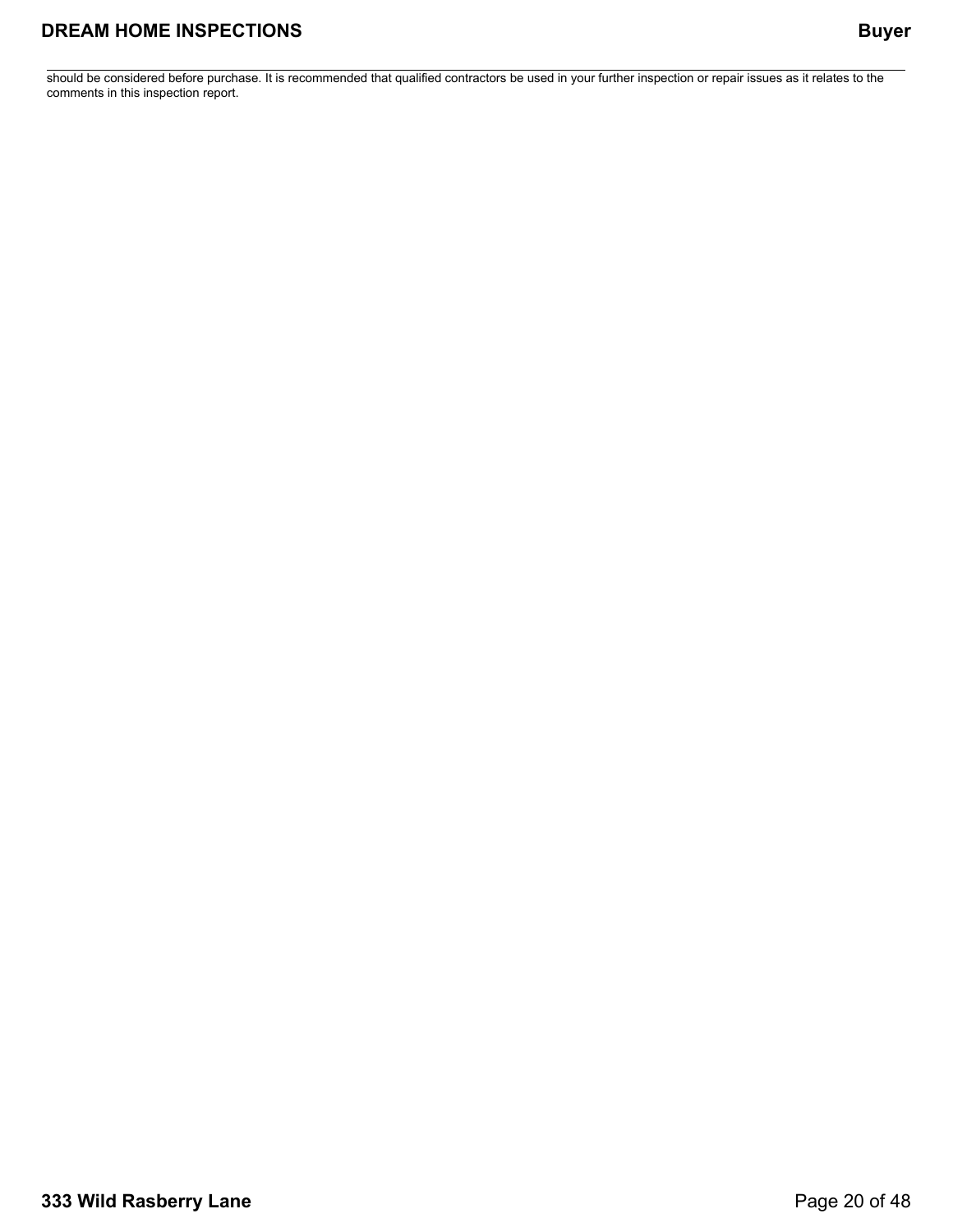### <span id="page-20-0"></span>**6. Heating**

The home inspector shall observe permanently installed heating and cooling systems including: Heating equipment; Cooling Equipment that is central to home; Normal operating controls; Automatic safety controls; Chimneys, flues, and vents, where readily visible; Solid fuel heating devices; Heat distribution systems including fans, pumps, ducts and piping, with supports, insulation, air filters, registers, radiators, fan coil units, convectors; and the presence of an installed heat source in each room. The home inspector shall describe: Energy source; and Heating equipment and distribution type. The home inspector shall operate the systems using normal operating controls. The home inspector shall open readily openable access panels provided by the manufacturer or installer for routine homeowner maintenance. The home inspector is not required to: Operate heating systems when weather conditions or other circumstances may cause equipment damage; Operate automatic safety controls; Ignite or extinguish solid fuel fires; or Observe: The interior of flues; Fireplace insert flue connections; Humidifiers; Electronic air filters; or The uniformity or adequacy of heat supply to the various rooms.

**Styles & Materials**

| <b>Heat Type:</b>                             | <b>Energy Source:</b>                | <b>Number of Heat Systems (excluding wood):</b> |
|-----------------------------------------------|--------------------------------------|-------------------------------------------------|
| Heat Pump Forced Air (also provides cool air) | Electric                             | Two                                             |
| <b>Ductwork:</b>                              | <b>Filter Type:</b>                  | <b>Types of Fireplaces:</b>                     |
| Insulated                                     | Disposable                           | Conventional                                    |
| <b>Operable Fireplaces:</b><br>One            | <b>Number of Woodstoves:</b><br>None |                                                 |

**Items**

#### **6.0 HEATING EQUIPMENT**

**Comments:** Inspected

#### **6.1 NORMAL OPERATING CONTROLS**

**Comments:** Inspected

#### **6.2 AUTOMATIC SAFETY CONTROLS**

**Comments:** Inspected

**6.3 DISTRIBUTION SYSTEMS (including fans, pumps, ducts and piping, with supports, insulation, air filters, registers, radiators, fan coil units and convectors) Comments:** Inspected

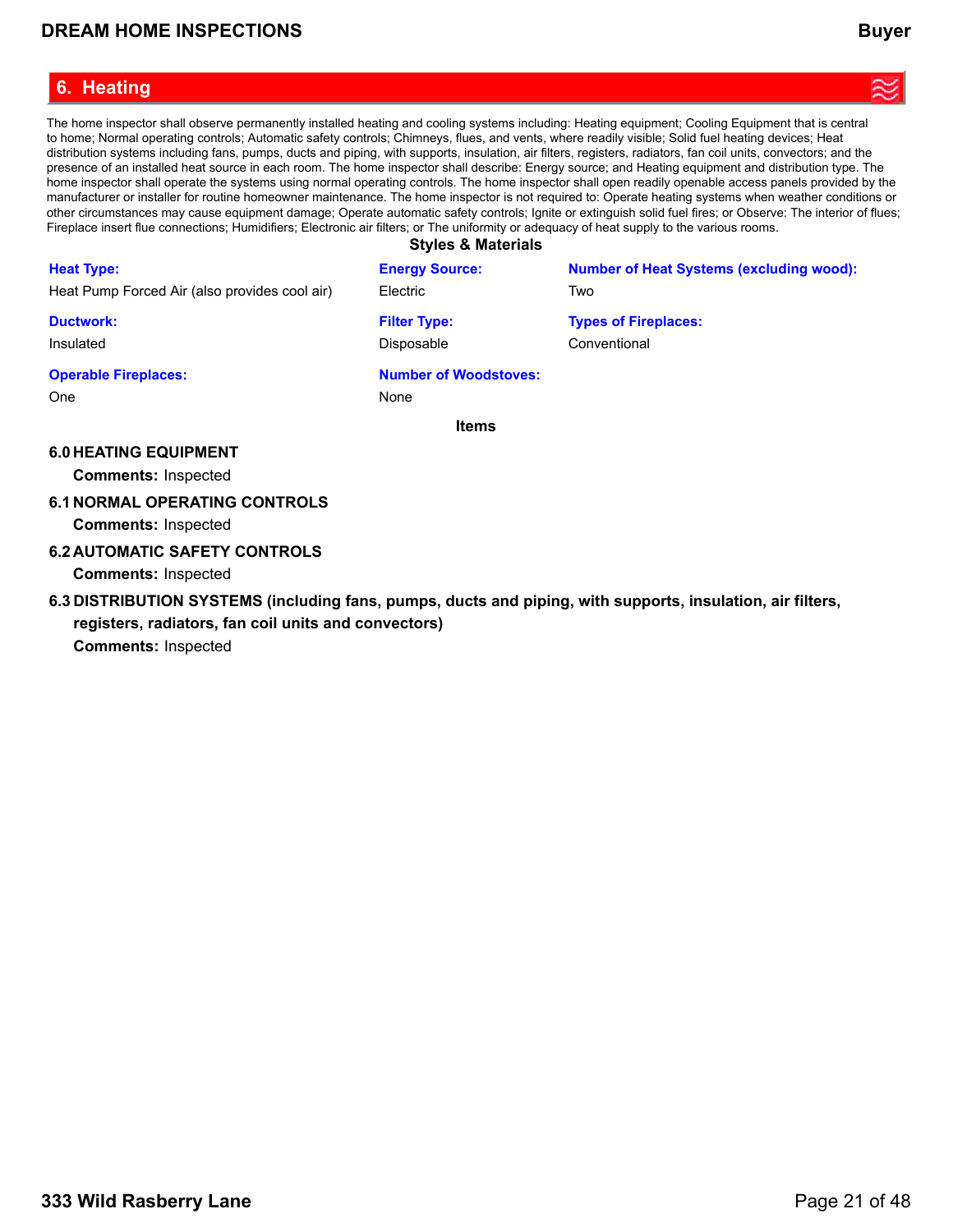Æ









(1) The washable filter is collapsed and needs replacing at upstairs. The filter needs replacing with a rigid frame to prevent filter from falling out of alignment. ( Picture 1 ) The filter in basement ( Picture 2 ) needs replacement and in crawlspace which is difficult to access due to the crawlspace ( Picture 3 ). A qualified person should repair or replace as needed





6.3 Picture 4 crawlspace new addition 6.3 Picture 5

(2) The supply duct pipe or main plenum is failing in the crawlspace. Energy loss is occurring in crawlspace and immediate correction is needed. A licensed HVAC contractor should service or repair unit.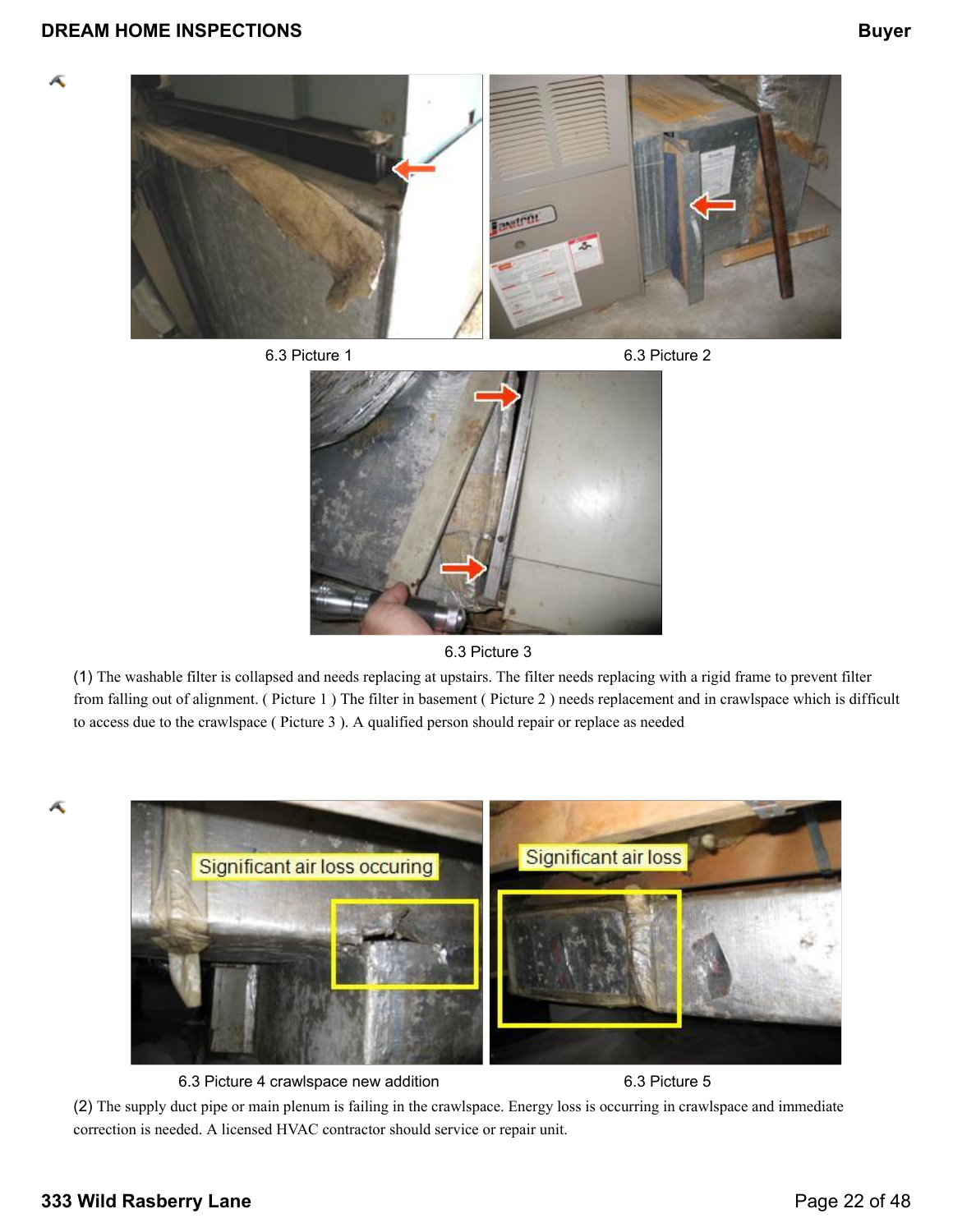#### **6.4PRESENCE OF INSTALLED HEAT SOURCE IN EACH ROOM**

#### **Comments:** Inspected

- **6.5 CHIMNEYS, FLUES AND VENTS (for fireplaces, gas water heaters or heat systems)**
	- **Comments:** Inspected



6.5 Picture 2

An active birds nest is currently in chimney. It is recommended to install a cap or bonnet on chimney this fall.

#### **6.6SOLID FUEL HEATING DEVICES (Fireplaces, Woodstove)**

#### **Comments:** Inspected

#### **6.7GAS/LP FIRELOGS AND FIREPLACES**

#### **Comments:** Not Present

The heating and cooling system of this home was inspected and reported on with the above information. While the inspector makes every effort to find all areas of concern, some areas can go unnoticed. The inspection is not meant to be technically exhaustive. The inspection does not involve removal and inspection behind service door or dismantling that would otherwise reveal something only a licensed heat contractor would discover. Please be aware that the inspector has your best interest in mind. Any repair items mentioned in this report should be considered before purchase. It is recommended that qualified contractors be used in your further inspection or repair issues as it relates to the comments in this inspection report.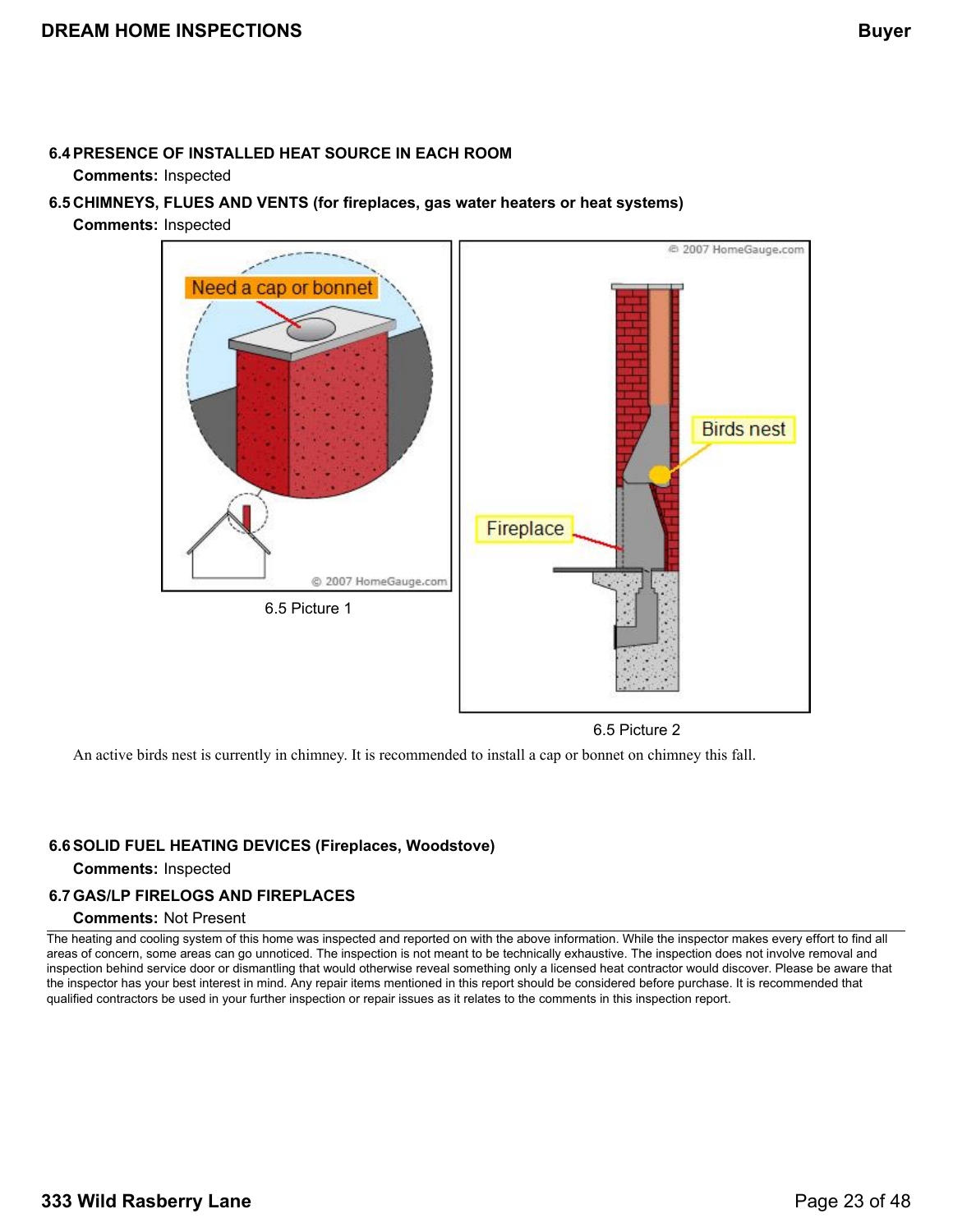### <span id="page-23-0"></span>**7. Air Conditioning**

### **Cooling Equipment Type:**

Heat Pump Forced Air (also provides warm air)

#### **Styles & Materials**

**Cooling Equipment Energy Source: Electricity** 

**Number of AC Only Units:** Two

**Items**

### **7.0 COOLING AND AIR HANDLER EQUIPMENT**

**Comments:** Inspected

**7.1 DISTRIBUTION SYSTEMS (including fans, pumps, ducts and piping, with supports, insulation, air filters, registers, radiators, fan coil units and convectors)**

**Comments:** Inspected

#### **7.2PRESENCE OF INSTALLED COOLING SOURCE IN EACH ROOM Comments:** Inspected

**7.3 NORMAL OPERATING CONTROLS**

**Comments:** Inspected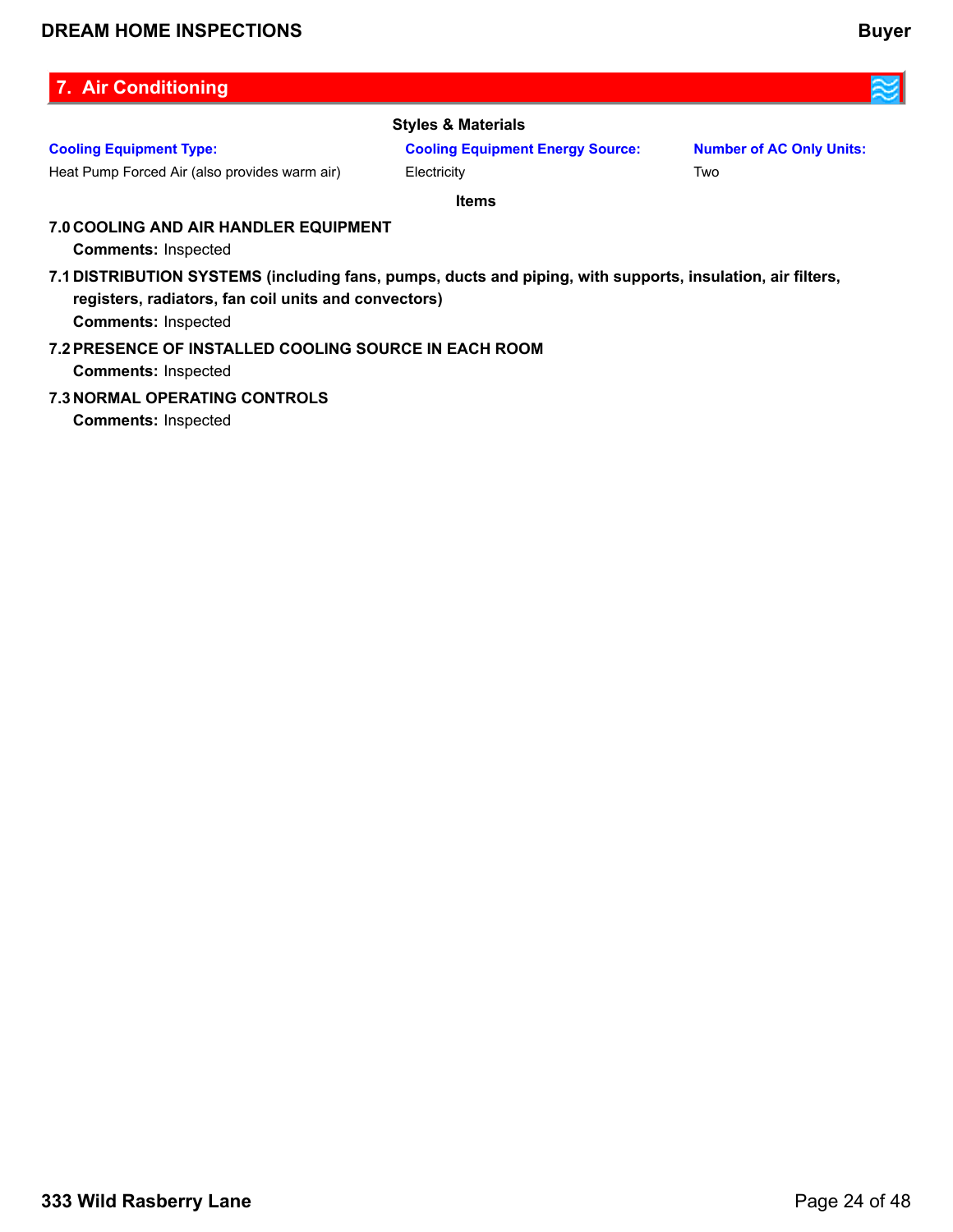#### <span id="page-24-0"></span>**8. Interiors**



The home inspector shall observe: Walls, ceiling, and floors; Steps, stairways, balconies, and railings; Counters and a representative number of installed cabinets; and A representative number of doors and windows. The home inspector shall: Operate a representative number of windows and interior doors; and Report signs of abnormal or harmful water penetration into the building or signs of abnormal or harmful condensation on building components. The home inspector is not required to observe: Paint, wallpaper, and other finish treatments on the interior walls, ceilings, and floors; Carpeting; or Draperies, blinds, or other window treatments.



Dining Room **Kitchen** 



Living Room **master** bath



hall bath **Styles & Materials**

#### **Wall Material:**

Sheetrock

**Floor Covering(s):** Carpet

**Ceiling Materials: Sheetrock**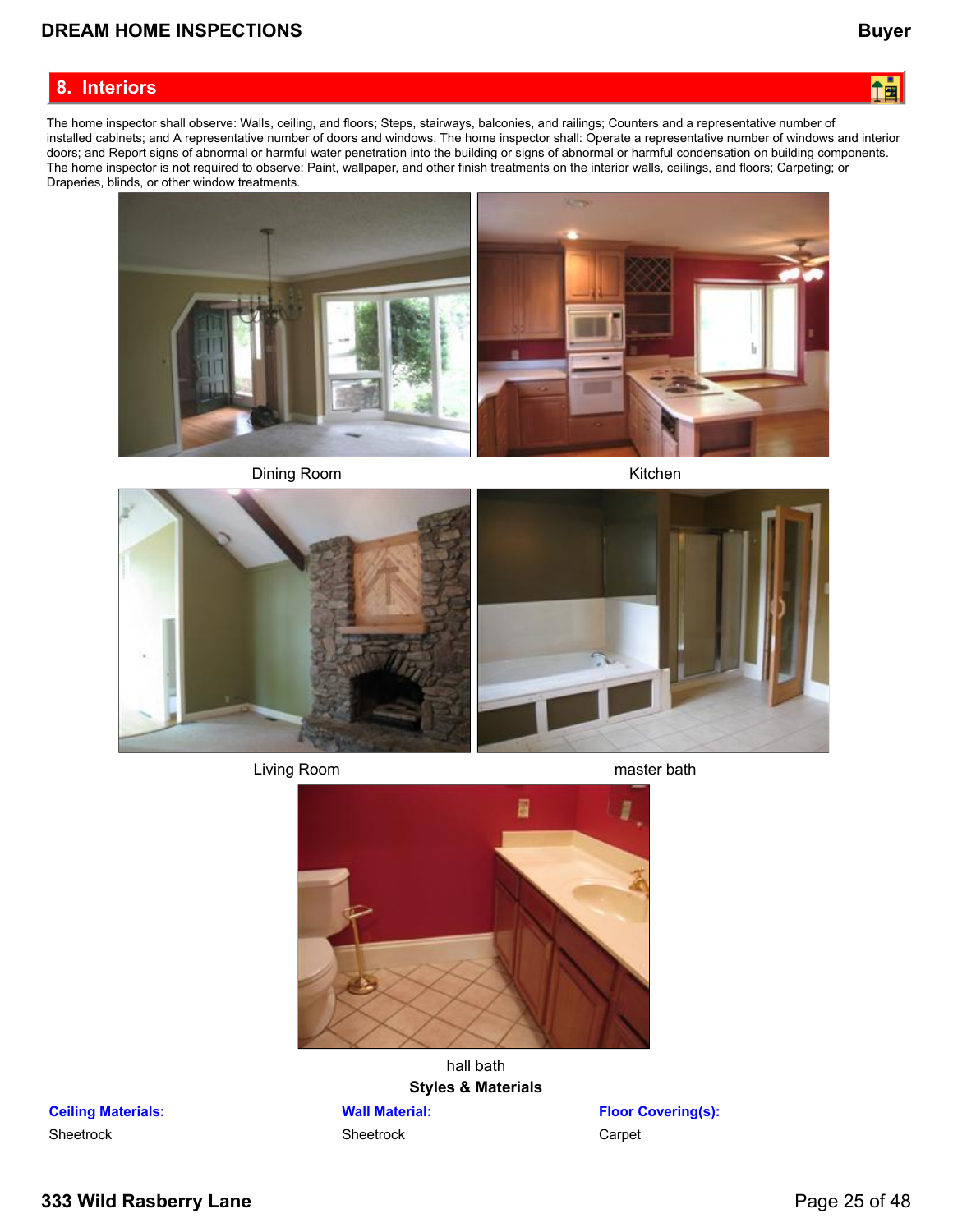Hardwood T&G Tile Vinyl

**Cabinetry:** Wood Veneer

#### **Interior Doors:**

Hollow core

#### **Countertop:**

Composite

### **8.0 CEILINGS Comments:** Inspected

### **8.1 WALLS**

**Comments:** Inspected



**Items**

#### 8.1 Picture 1

The tissue holder on the wall is damaged at the master bath. I recommend repair as necessary.

**Window Types:** Double-hung Casement

#### **8.2 FLOORS**

Æ

**Comments:** Inspected



8.2 Picture 1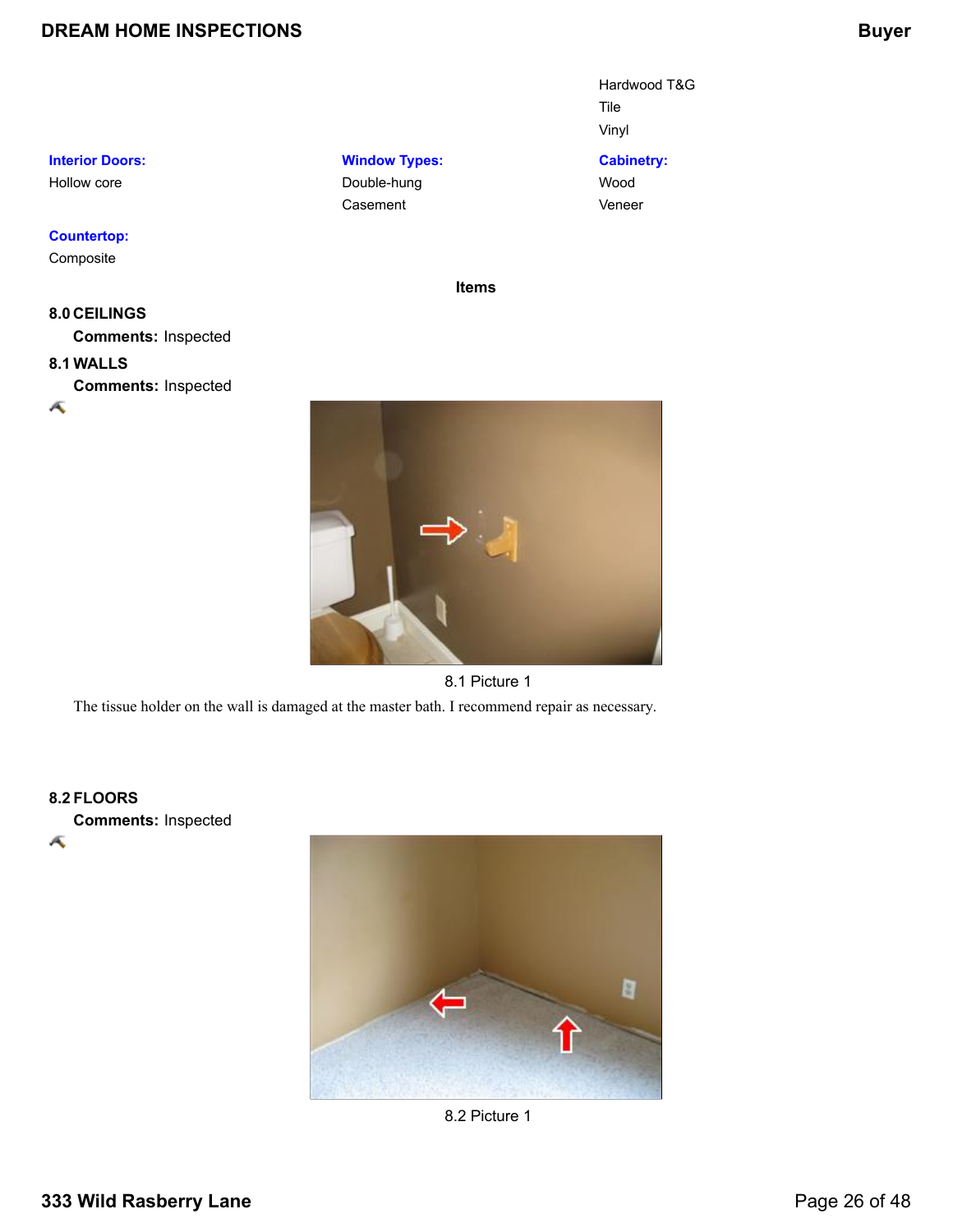(1) The Baseboard is missing at the upstairs (right of hall bath). Repairs are needed. A qualified contractor should inspect and repair as needed.

Æ



8.2 Picture 3

(2) Tile at shower pan and wall surround are loose and missing mortar or grout and sealer at the upstairs bath. Repairs are needed to prevent water damage to shower/bath. A qualified person should repair or replace as needed.

### **8.3STEPS, STAIRWAYS, BALCONIES AND RAILINGS**

**Comments:** Inspected

### **8.4 COUNTERS AND A REPRESENTATIVE NUMBER OF CABINETS**

**Comments:** Inspected

#### **8.5 DOORS (REPRESENTATIVE NUMBER)**

**Comments:** Inspected

### **8.6 WINDOWS (REPRESENTATIVE NUMBER)**

#### **Comments:** Inspected

Four windows will not operate properly and may involve repair to linkage of crank handles and one cloudy (lost seal) at the upstairs Bedroom (right of hall bath) and room left of hall bath and at washer dryer off kitchen. A qualified contractor should inspect and repair as needed.

The interior of the home was inspected and reported on with the above information. While the inspector makes every effort to find all areas of concern, some areas can go unnoticed. The inspection did not involve moving furniture and inspecting behind furniture, area rugs or areas obstructed from view. Please be aware that the inspector has your best interest in mind. Any repair items mentioned in this report should be considered before purchase. It is recommended that qualified contractors be used in your further inspection or repair issues as it relates to the comments in this inspection report.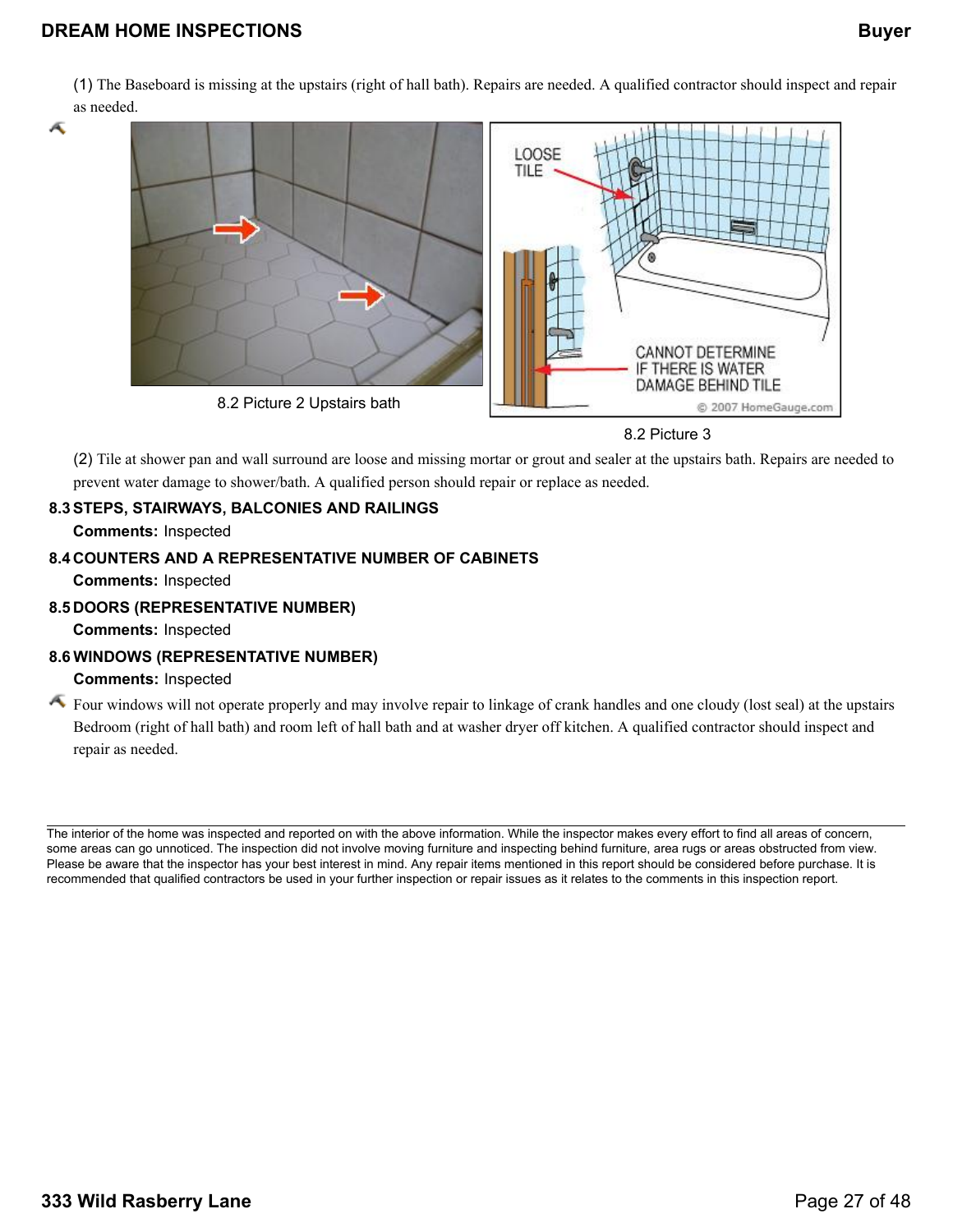<span id="page-27-0"></span>The home inspector shall observe: Insulation and vapor retarders in unfinished spaces; Ventilation of attics and foundation areas; Kitchen, bathroom, and laundry venting systems; and the operation of any readily accessible attic ventilation fan, and, when temperature permits, the operation of any readily accessible thermostatic control. The home inspector shall describe: Insulation in unfinished spaces; and Absence of insulation in unfinished space at conditioned surfaces. The home inspector shall: Move insulation where readily visible evidence indicates the need to do so; and Move insulation where chimneys penetrate roofs, where plumbing drain/waste pipes penetrate floors, adjacent to earth filled stoops or porches, and at exterior doors. The home inspector is not required to report on: Concealed insulation and vapor retarders; or Venting equipment that is integral with household appliances. **Styles & Materials**

|                            | $-0.7.000$ $-0.0000$ |                                 |
|----------------------------|----------------------|---------------------------------|
| <b>Attic Insulation:</b>   | <b>Ventilation:</b>  | <b>Exhaust Fans:</b>            |
| Fiberglass                 | Gable vents          | Fan                             |
| $R-19$                     | Soffit Vents         |                                 |
| <b>Dryer Power Source:</b> | <b>Dryer Vent:</b>   | <b>Floor System Insulation:</b> |
| 220 Electric               | Flexible Vinyl       | Unfaced                         |
|                            |                      | $R-19$                          |
|                            | <b>Items</b>         |                                 |

#### **9.0INSULATION IN ATTIC**

**Comments:** Inspected

#### **9.1INSULATION UNDER FLOOR SYSTEM**

**Comments:** Inspected

# **9.2VAPOR RETARDERS (ON GROUND IN CRAWLSPACE OR BASEMENT)**

**Comments:** Inspected

#### **9.3VENTILATION OF ATTIC AND FOUNDATION AREAS**

**Comments:** Inspected

See Foundation notes

#### **9.4 VENTING SYSTEMS (Kitchens, baths and laundry)**

#### **Comments:** Inspected

Æ



#### 9.4 Picture 2

EXHAUST FAN VENTING INTO ATTIC

TO OUTSIDE ROOF VENT

The Exhaust fan does not vent to outside at the hall bath and master bath. Vent pipes should terminate outside and not in the attic. Many homes have their vent pipe poised at the roof vent such as yours. It is up to you to determine whether or not this is a concern or needs further consideration from a general contractor. A qualified contractor should inspect and repair as needed.

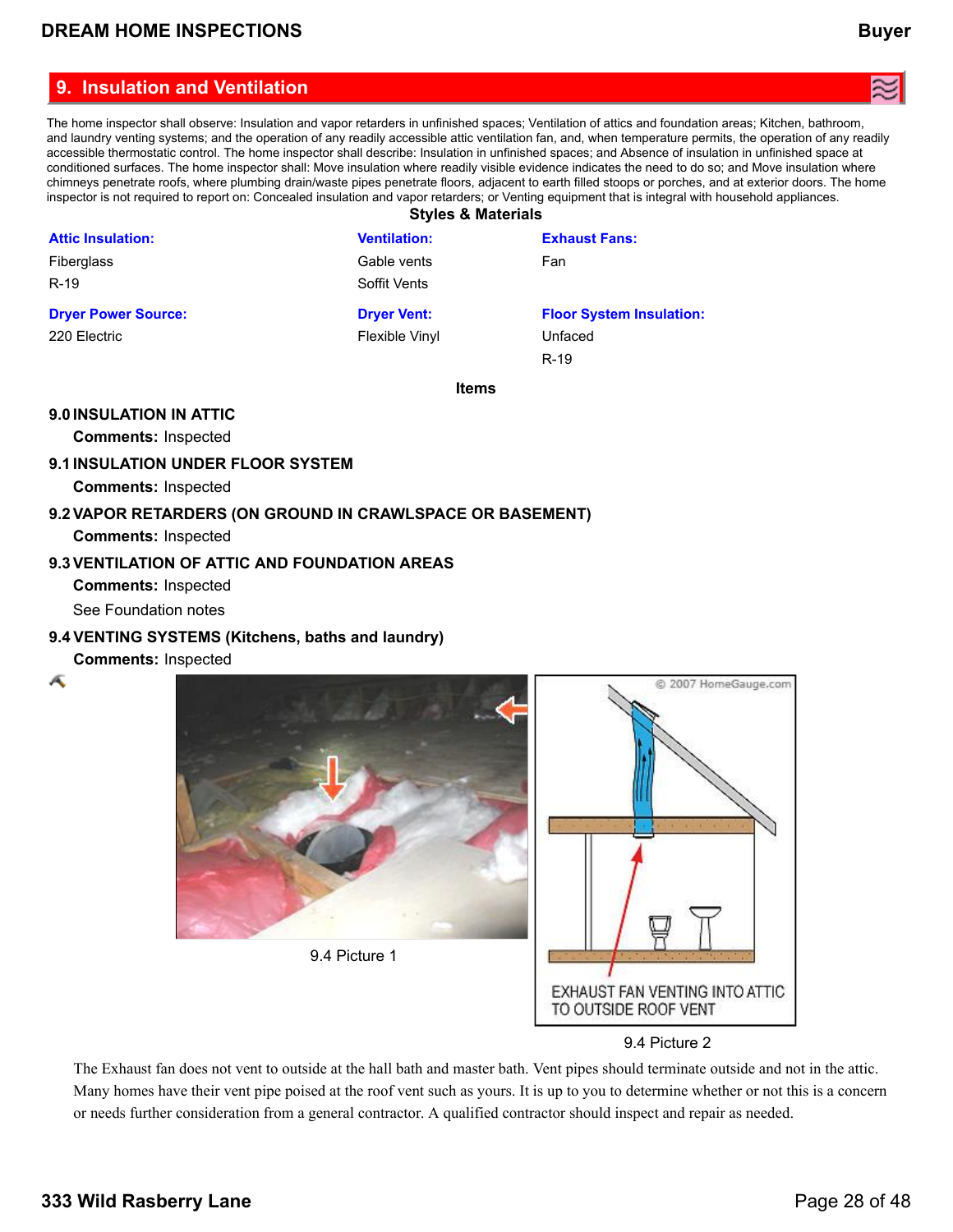#### **9.5 VENTILATION FANS AND THERMOSTATIC CONTROLS (ATTIC)**

**Comments:** Inspected

Æ



Wall switch for room fan in wall has been removed. It is inoperable.

The insulation and ventilation of the home was inspected and reported on with the above information. While the inspector makes every effort to find all areas of concern, some areas can go unnoticed. Venting of exhaust fans or clothes dryer cannot be fully inspected and bends or obstructions can occur without being accessible or visible (behind wall and ceiling coverings). Only insulation that is visible was inspected. Please be aware that the inspector has your best interest in mind. Any repair items mentioned in this report should be considered before purchase. It is recommended that qualified contractors be used in your further inspection or repair issues as it relates to the comments in this inspection report.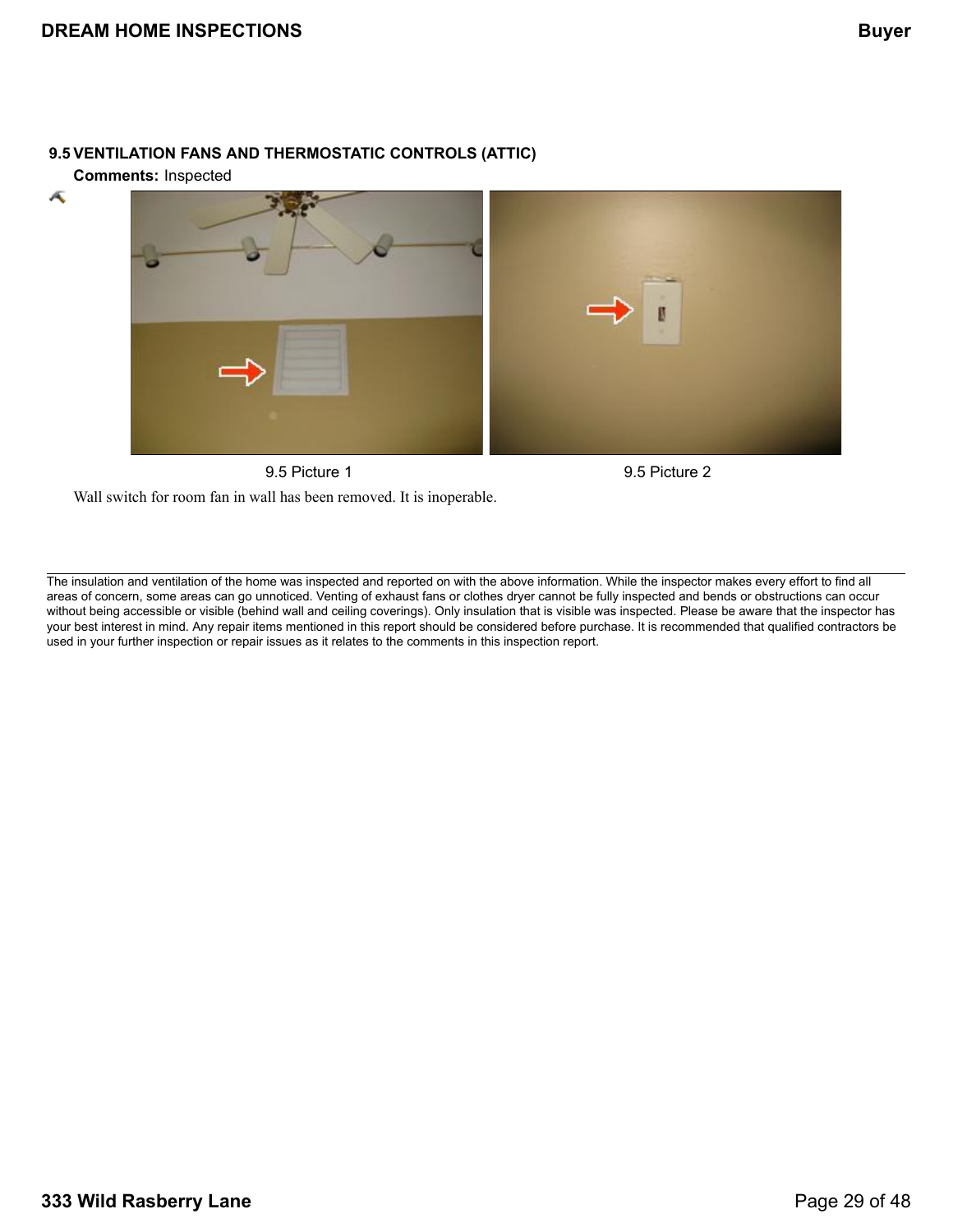### <span id="page-29-0"></span>**10. Built-In Kitchen Appliances**

The home inspector shall observe and operate the basic functions of the following kitchen appliances: Permanently installed dishwasher, through its normal cycle; Range, cook top, and permanently installed oven; Trash compactor; Garbage disposal; Ventilation equipment or range hood; and Permanently installed microwave oven. The home inspector is not required to observe: Clocks, timers, self-cleaning oven function, or thermostats for calibration or automatic operation; Non built-in appliances; or Refrigeration units. The home inspector is not required to operate: Appliances in use; or Any appliance that is shut down or otherwise inoperable.

### **Styles & Materials**

|                                   | Styles & Materials         |                            |
|-----------------------------------|----------------------------|----------------------------|
| <b>Dishwasher Brand:</b>          | <b>Disposer Brand:</b>     | <b>Exhaust/Range hood:</b> |
| <b>KENMORE</b>                    | IN SINK ERATOR             | <b>JENN AIR</b>            |
| <b>Range/Oven:</b>                | <b>Built in Microwave:</b> |                            |
| <b>JENN AIR</b>                   | <b>KENMORE</b>             |                            |
|                                   | <b>Items</b>               |                            |
| <b>10.0 DISHWASHER</b>            |                            |                            |
| <b>Comments: Inspected</b>        |                            |                            |
| <b>10.1 RANGES/OVENS/COOKTOPS</b> |                            |                            |
| <b>Comments: Inspected</b>        |                            |                            |
| <b>10.2 RANGE HOOD</b>            |                            |                            |
| <b>Comments: Inspected</b>        |                            |                            |
| <b>10.3 TRASH COMPACTOR</b>       |                            |                            |
| <b>Comments: Not Present</b>      |                            |                            |

#### **10.4FOOD WASTE DISPOSER**

**Comments:** Inspected

#### **10.5 MICROWAVE COOKING EQUIPMENT**

#### **Comments:** Inspected

The built-in appliances of the home were inspected and reported on with the above information. While the inspector makes every effort to find all areas of concern, some areas can go unnoticed. Please be aware that the inspector has your best interest in mind. Any repair items mentioned in this report should be considered before purchase. It is recommended that qualified contractors be used in your further inspection or repair issues as it relates to the comments in this inspection report.

*Prepared Using HomeGauge <http://www.HomeGauge.com>* : Licensed To Dream Home Inspections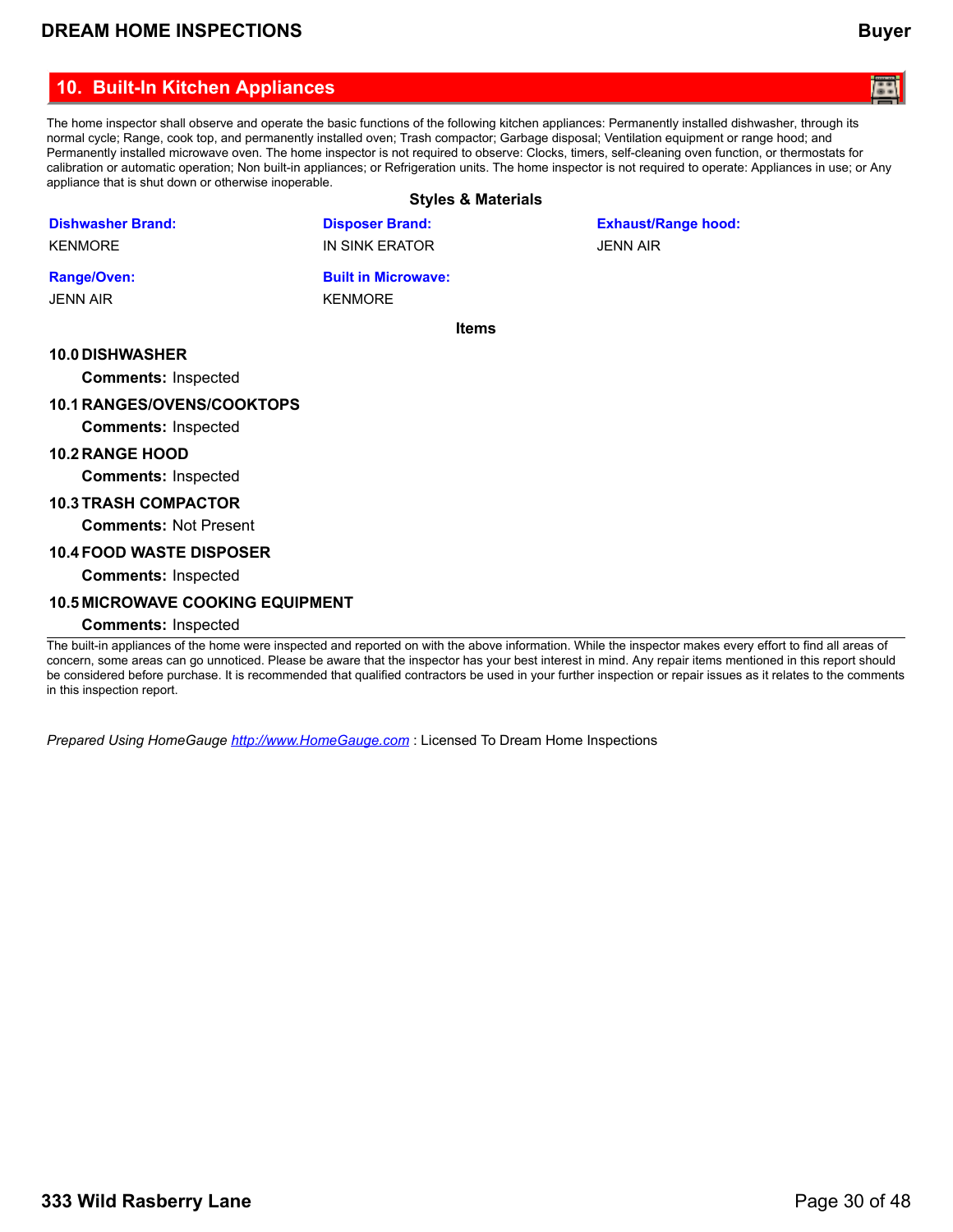# **Repair**

<span id="page-30-0"></span>

### **DREAM HOME INSPECTIONS**

**20536 Gateway Drive Lakevlle, MN. 55044 (612) 245-9978**

> **Customer** Sample Buyer

**Address** 333 Wild Rasberry Lane Lonsdale MN

**The following items or discoveries indicate that these systems or components do not function as intended** or **adversely affects the habitability of the dwelling; or warrants further investigation by a specialist,** or **requires subsequent observation.** This summary shall not contain recommendations for routine upkeep of a system or component to keep it in proper functioning condition or recommendations to upgrade or enhance the function or efficiency of the home. As used in the Summary, "Repair" refers to a system or component that is not functioning as intended and is in need of Repair or Replacement; and "Investigate" refers to a system or component that needs additional investigation by a specialist to determine if repairs are needed. *This Summary is not the entire report. The complete report may include additional information of concern to the customer. It is recommended that the customer read the complete report.*

### **2. Exterior**

**2.1 DOORS (Exterior) Inspected**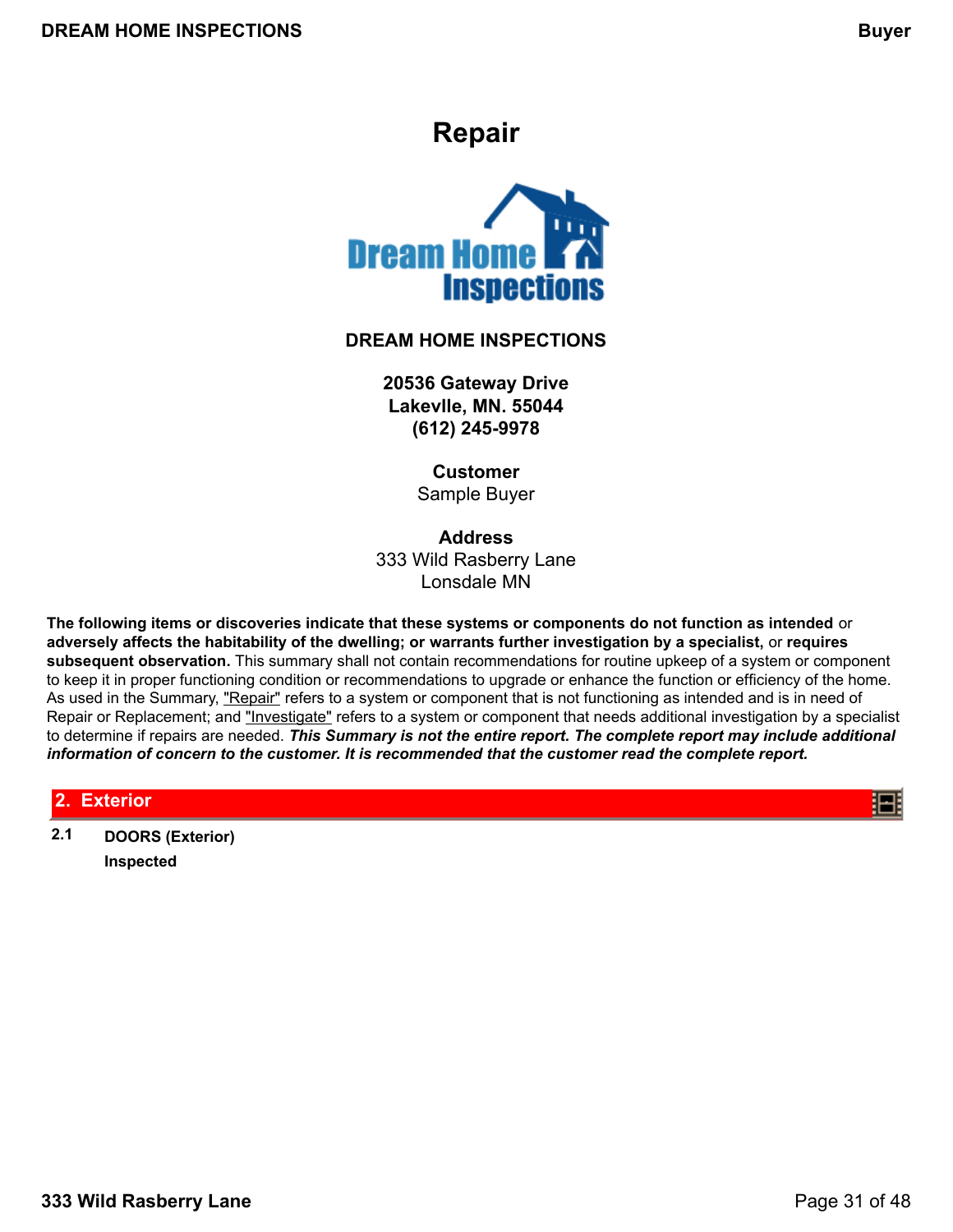### **2. Exterior**

Æ

汨



2.1 Picture 1

Patio doors at rear of home are cloudy or seal is broken. Glass panes that have lost their seal (cloudy) can usually be replaced without replacing the entire unit. A qualified contractor should inspect and repair as needed.

### **2.2 WINDOWS**

#### **Inspected**

Æ



2.2 Picture 1

The trim stop for fixed pane is weathered and indicates that water may be getting below trim. I recommend a paintable sealant be applied and paint trim.

### **2.3 DECKS, BALCONIES, STOOPS, STEPS, AREAWAYS, PORCHES, PATIO/ COVER AND APPLICABLE RAILINGS**

**Inspected**

Æ (1)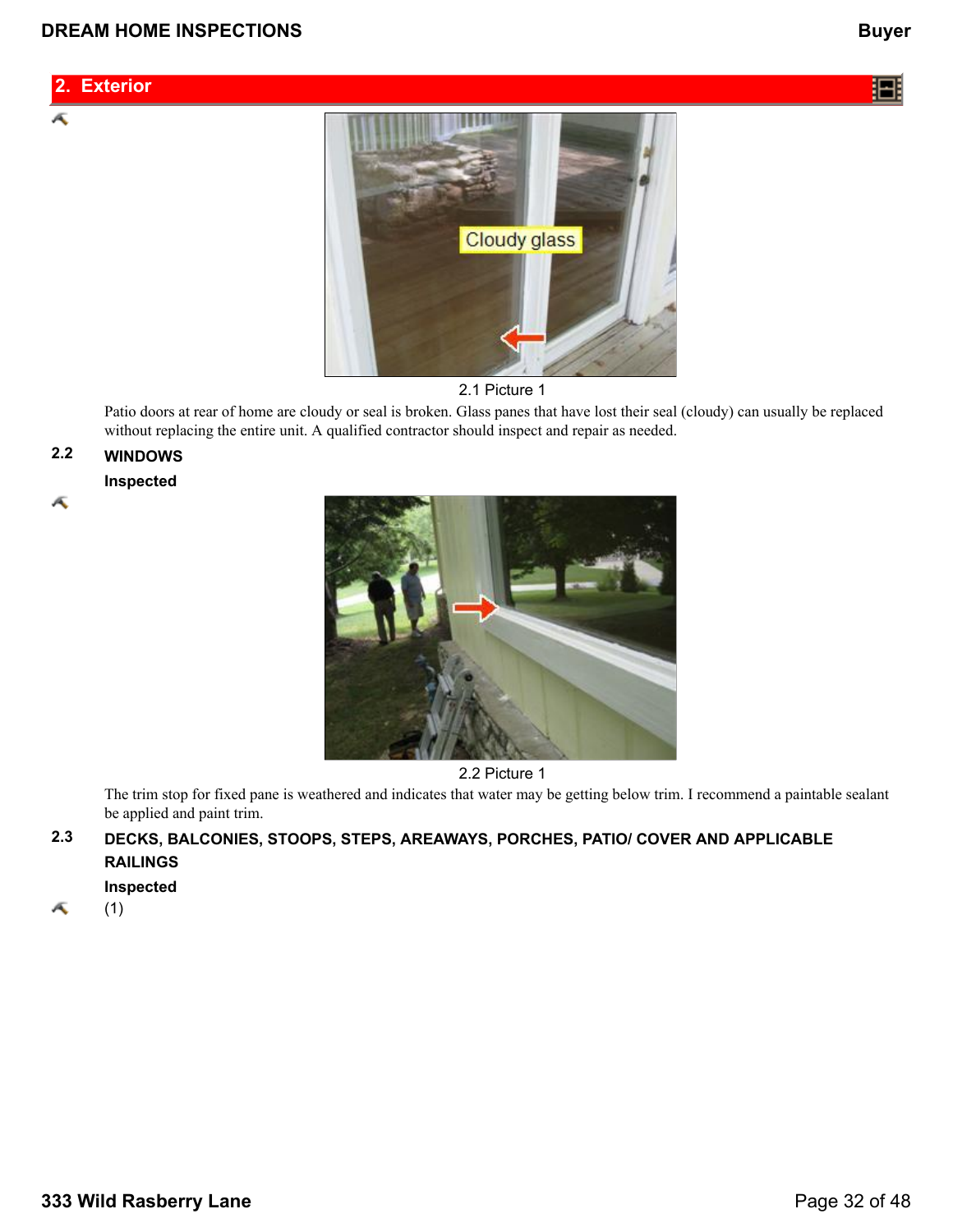### **2. Exterior**







The step tread on steps on the deck at the rear of home are deteriorated. A repair or replacement is needed. A skilled masonry contractor should perform the work.

A handrail may be needed

Æ

(2)



The 2x6 decking on the deck at the rear of home has several boards that are deteriorated. A general replacement is likely. A qualified contractor should determine whether a repair or replacement is needed.

**2.4 VEGETATION, GRADING, DRAINAGE, DRIVEWAYS, PATIO FLOOR, WALKWAYS AND RETAINING WALLS (With respect to their effect on the condition of the building) Inspected**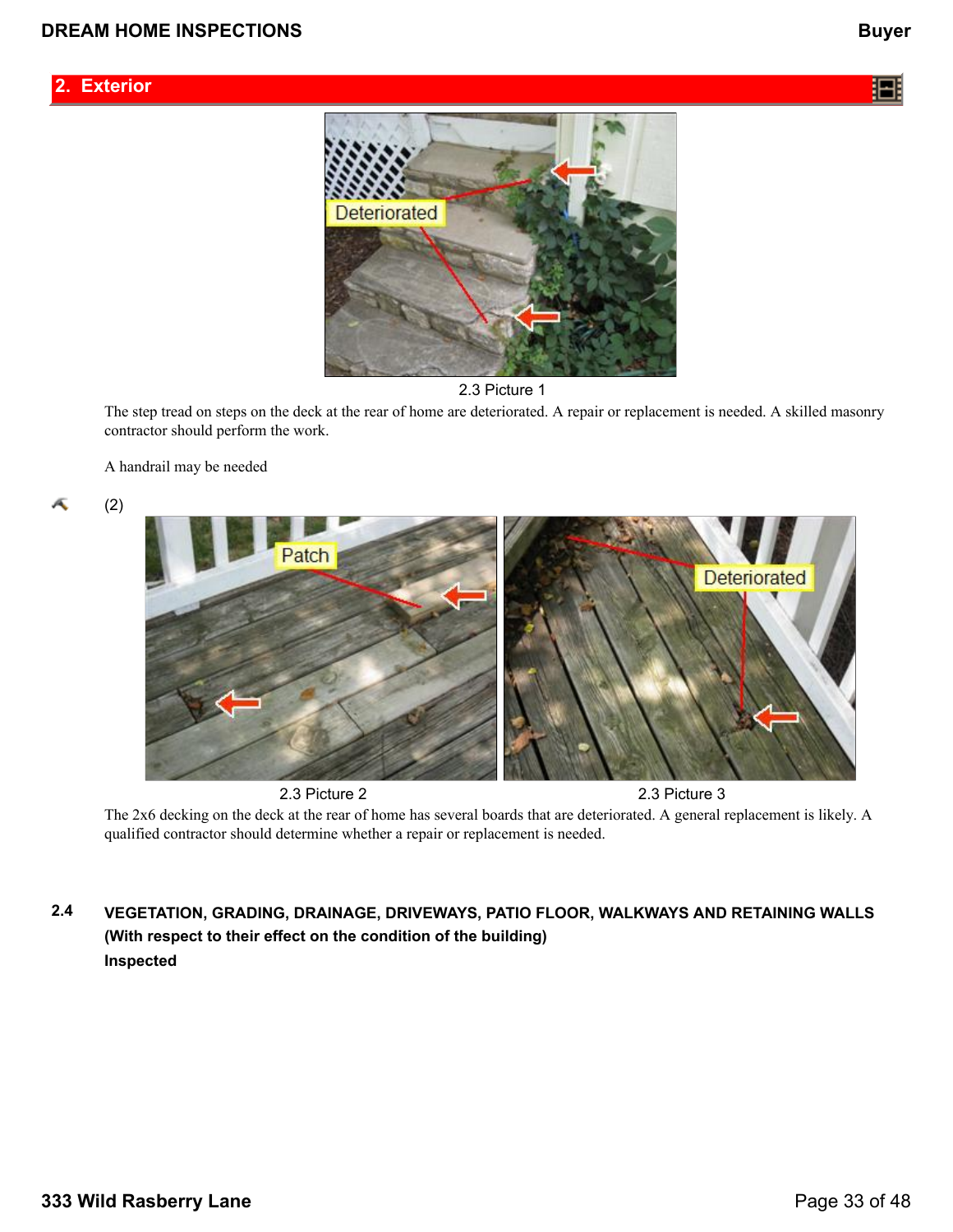### **2. Exterior**

Æ



#### 2.4 Picture 1

The concrete drive at the front of home is is pitted in areas and has settlement cracks. Further deterioration can occur if not repaired. A qualified contractor should inspect and repair as needed.

### **2.7 GARAGE DOOR OPERATORS (Report whether or not doors will reverse when met with resistance) Inspected**

Æ The automatic openers for two-door garage at the front of home will not reverse when met with resistance. Doors that will not reverse when met with resistance can kill a child or pet. A qualified contractor should inspect and repair as needed. The sensors are in place for garage door(s) and will reverse the door.

### **3. Roofing**

# **3.0 ROOF COVERINGS**

### **Inspected**

Æ (1)



3.0 Picture 1 Rear of home 3.0 Picture 2 The tree limbs that are in contact with roof or hanging near roof should be trimmed. (2)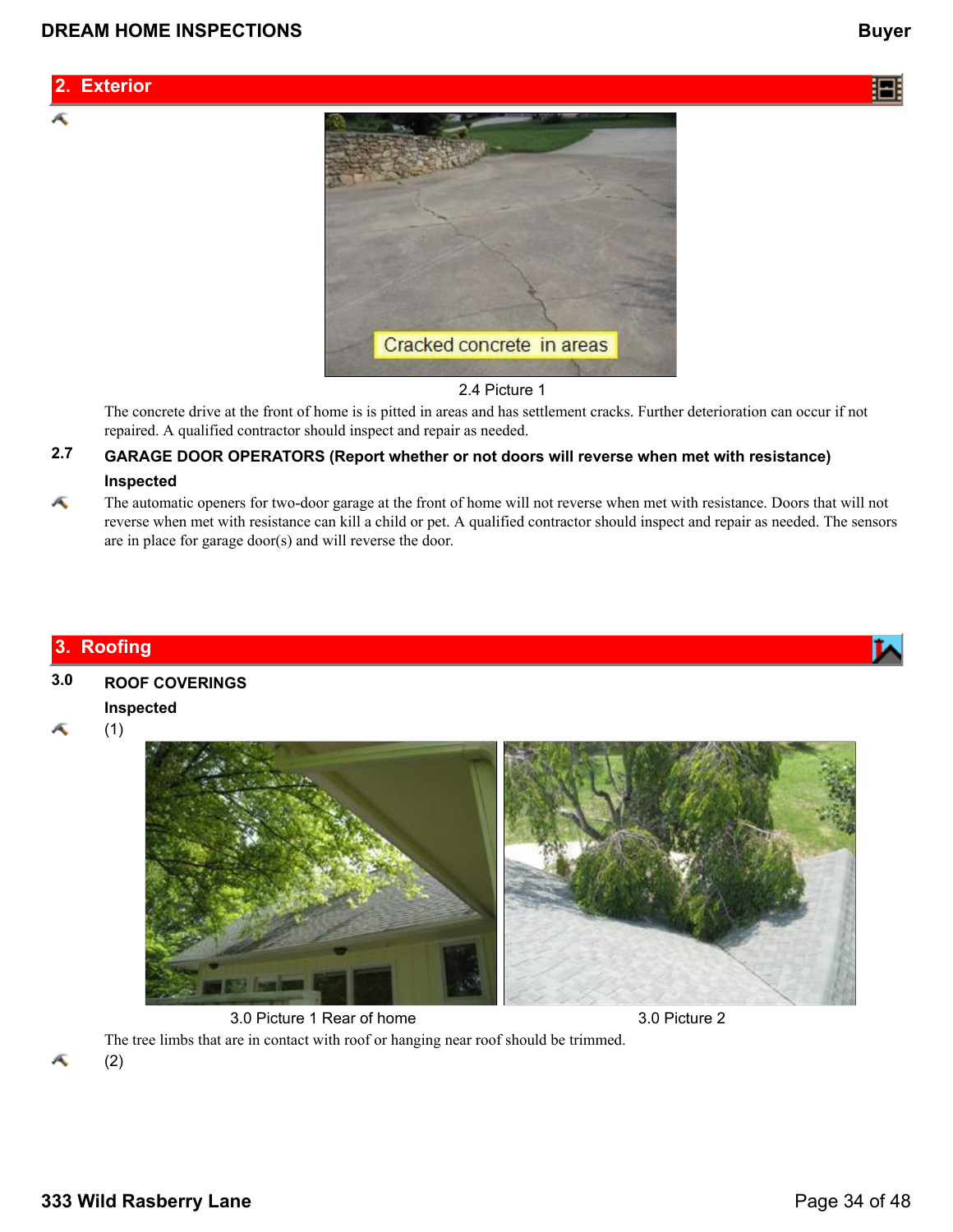## **3. Roofing**







Shingles loose under eave at front of home, needs adhesive.

## **3.3 ROOF DRAINAGE SYSTEMS**

### **Inspected**

Æ



3.3 Picture 1

The gutter needs cleaning of debris at the virtually all areas where gutters are installed. Gutters that drain poorly or clogged can lead to many costly problems such as deterioration of fascia, soffit or roof edge. It can also cause gutters to pull loose and lead to possible water intrusion. A qualified person should repair or replace as needed.

### **4. Plumbing**

**4.0 PLUMBING DRAIN, WASTE AND VENT SYSTEMS Inspected**

Æ (1)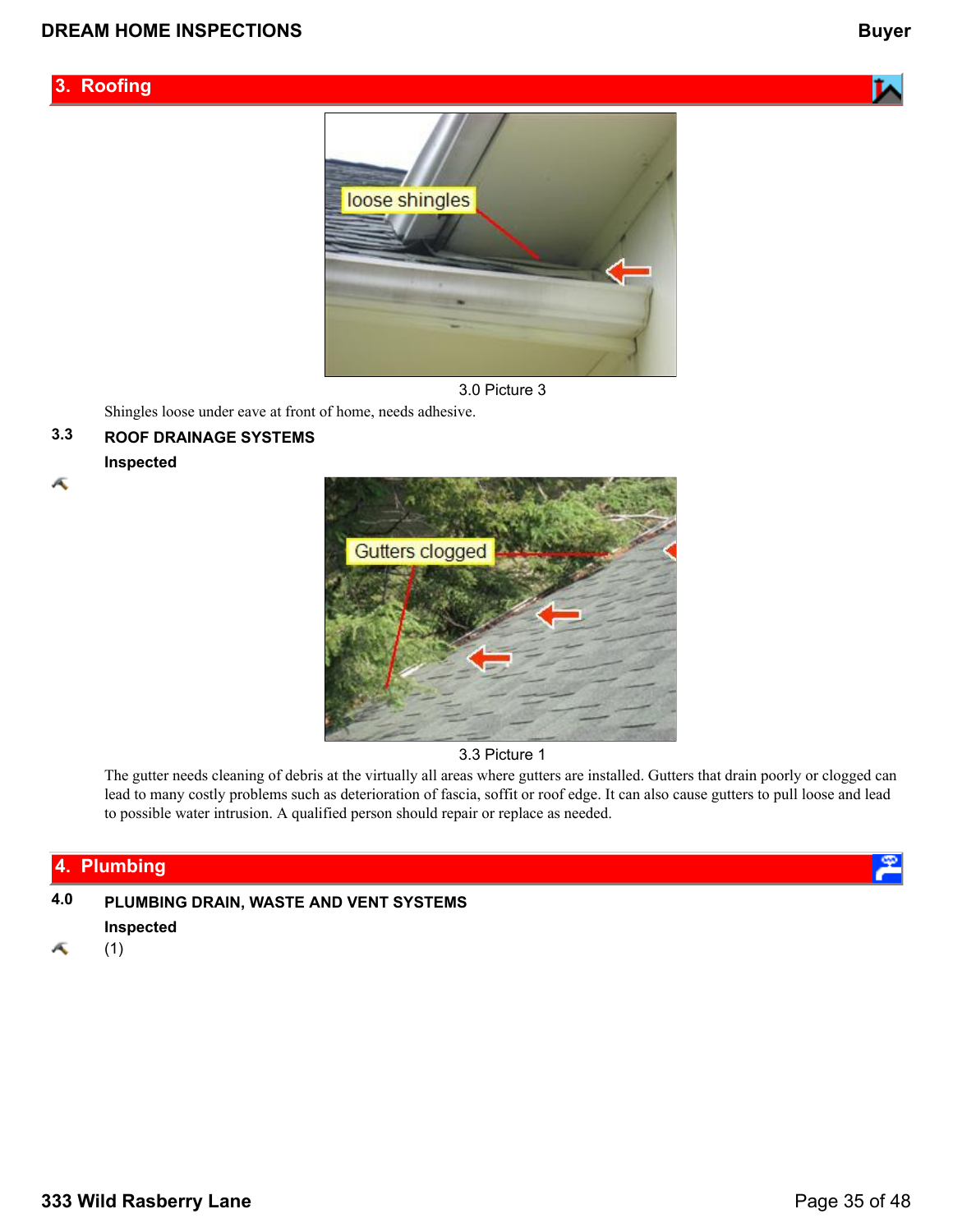



4.0 Picture 1 Right sink basin

The basket strainer had leaked and corrected itself for the time being at the Kitchen sink. Repairs are needed. A qualified person should repair as necessary.

Ā (2) The tub drain drains slowly under the hall bath. Repairs are needed. A qualified person should repair as necessary.

### **4.1 PLUMBING WATER SUPPLY AND DISTRIBUTION SYSTEMS AND FIXTURES Inspected**

Æ (1)



4.1 Picture 1 hall bath

The control knob leaks at the hall bath. Repairs are needed. A qualified licensed plumber should repair or correct as needed.

Æ

(3)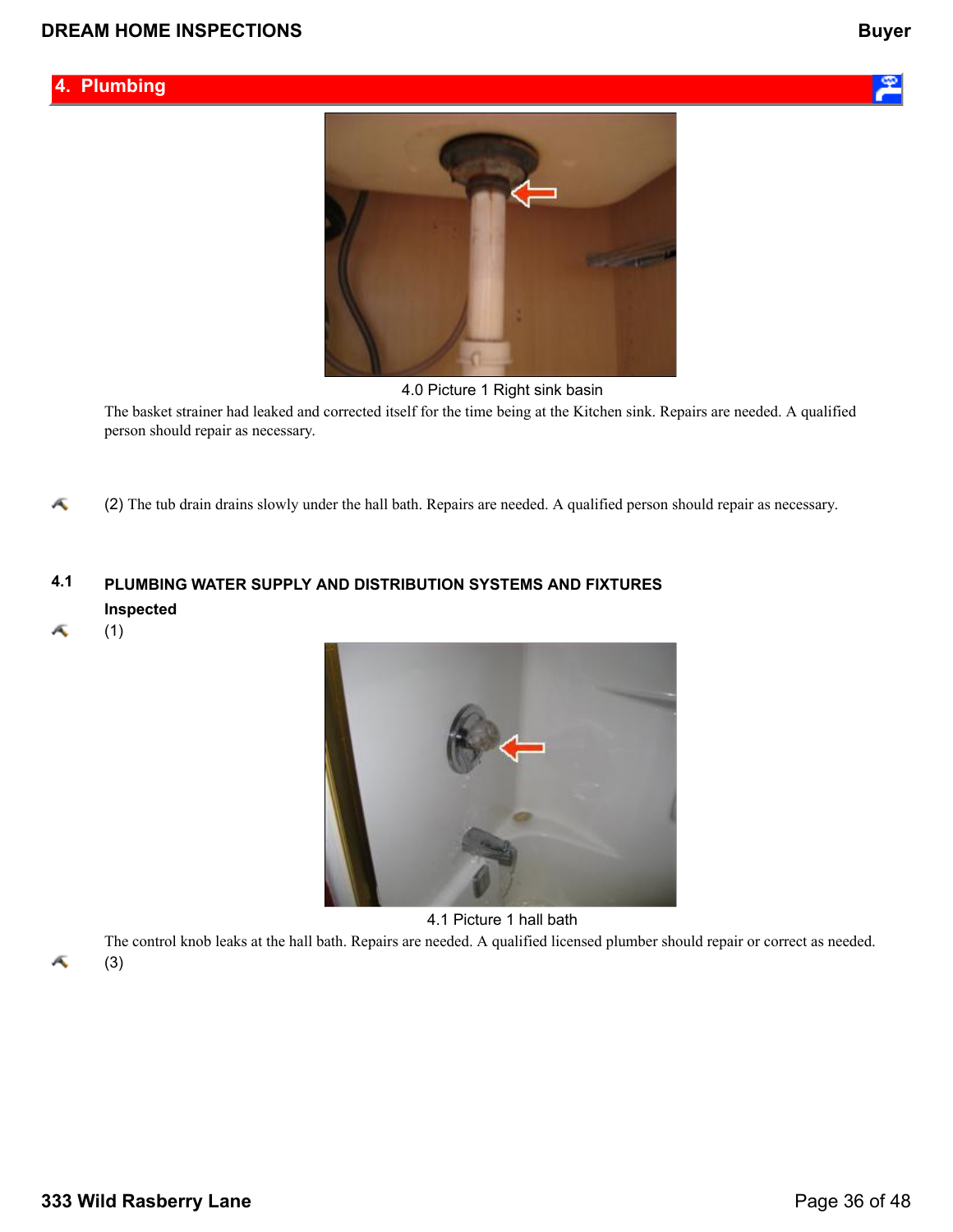



4.1 Picture 3 Well head

I recommend the well head lid be insulated better before winter. FYI

### **4.2 HOT WATER SYSTEMS, CONTROLS, CHIMNEYS, FLUES AND VENTS Inspected**

Æ



4.2 Picture 2

The wiring for the water heater missing romex connector. Electrical issues are considered a hazard until repaired. I recommend a licensed electrician correct as necessary.

### **5. Electrical System**

**5.3 CONNECTED DEVICES AND FIXTURES (Observed from a representative number operation of ceiling fans, lighting fixtures, switches and receptacles located inside the house, garage, and on the dwelling's exterior walls)**

**Inspected**

Æ (1)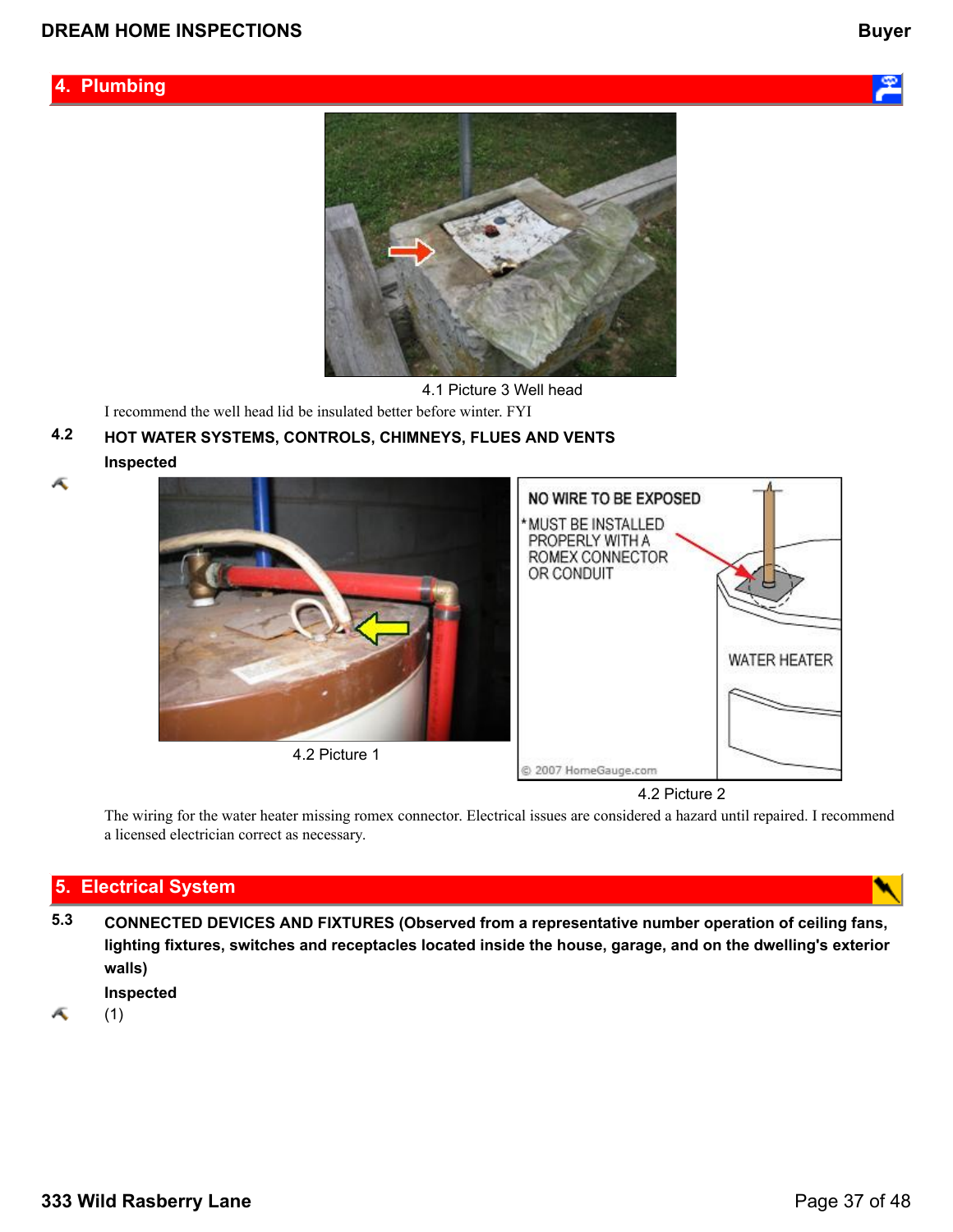### **5. Electrical System**





The wall switch is broken (unsafe) at the upstairs closet for air handler. At least two outlets are broken at LR and entry way. Electrical issues are considered a hazard until repaired. A qualified licensed electrician should perform repairs that involve wiring.

Æ

(2)



5.3 Picture 2 5.3 Picture 3

Several loose wire ends needs placing inside a box with a cover-plate in the basement at the pressure tank of well. I recommend repair as needed.

### **6. Heating**

**6.3 DISTRIBUTION SYSTEMS (including fans, pumps, ducts and piping, with supports, insulation, air filters, registers, radiators, fan coil units and convectors) Inspected**

Æ (1)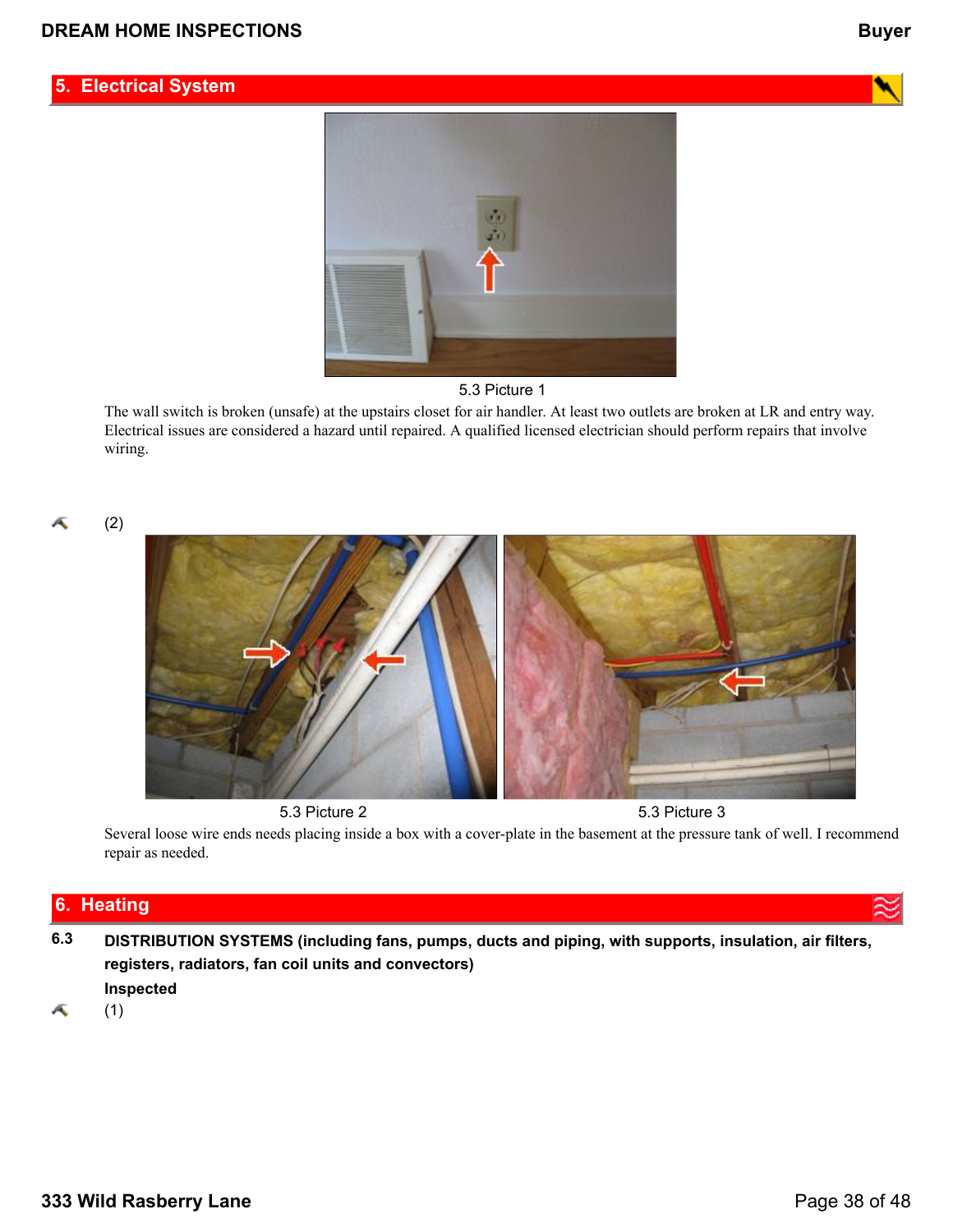### **6. Heating**



6.3 Picture 3

The washable filter is collapsed and needs replacing at upstairs. The filter needs replacing with a rigid frame to prevent filter from falling out of alignment. ( Picture 1 ) The filter in basement ( Picture 2 ) needs replacement and in crawlspace which is difficult to access due to the crawlspace ( Picture 3 ). A qualified person should repair or replace as needed

Æ



The supply duct pipe or main plenum is failing in the crawlspace. Energy loss is occurring in crawlspace and immediate correction is needed. A licensed HVAC contractor should service or repair unit.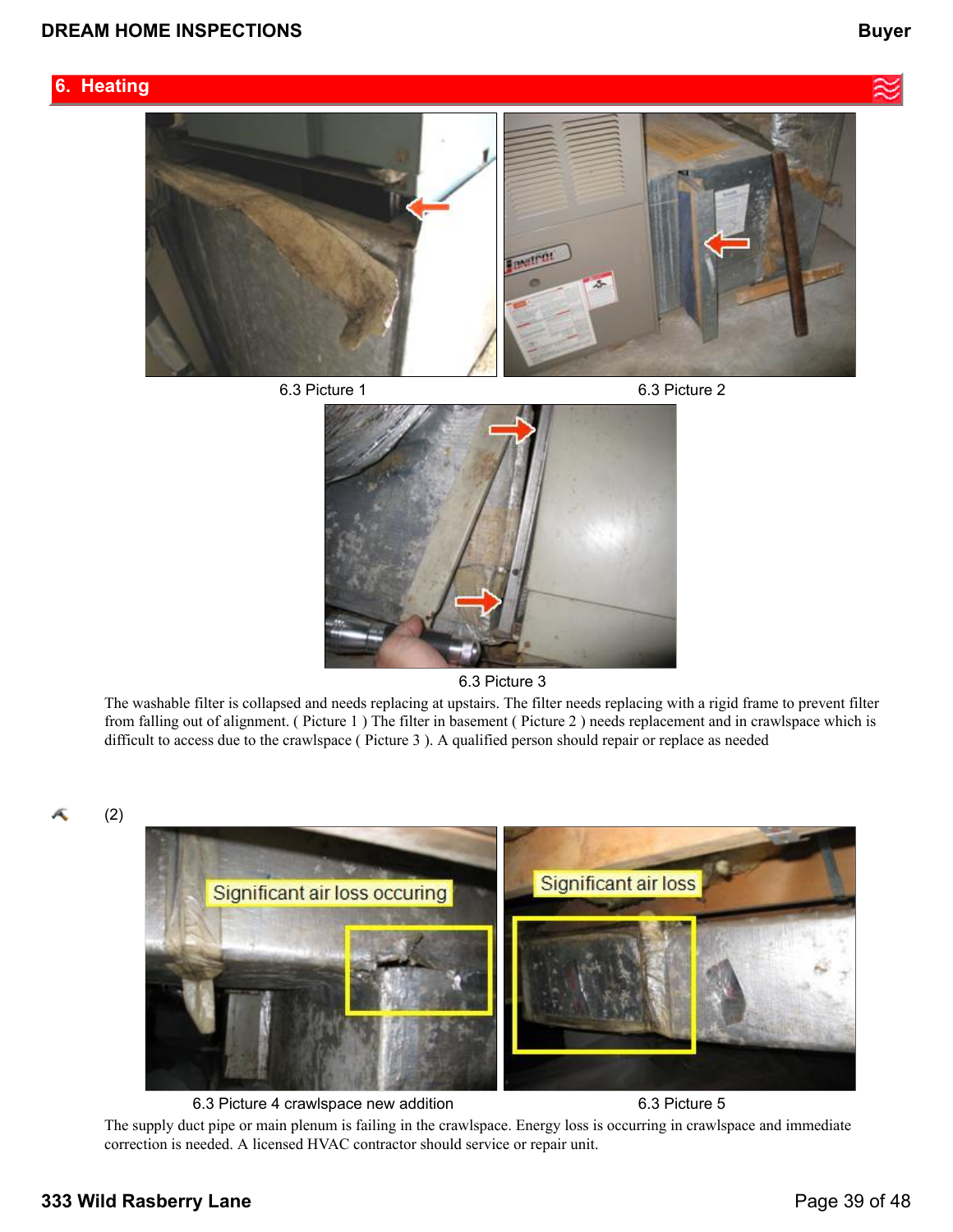|     | 8. Interiors |  |
|-----|--------------|--|
| 8.1 | <b>WALLS</b> |  |
|     | Inspected    |  |
| Ā   |              |  |



8.1 Picture 1 The tissue holder on the wall is damaged at the master bath. I recommend repair as necessary.

**8.2 FLOORS**

**Inspected**

Æ (1)



8.2 Picture 1

The Baseboard is missing at the upstairs (right of hall bath). Repairs are needed. A qualified contractor should inspect and repair as needed. (2)

A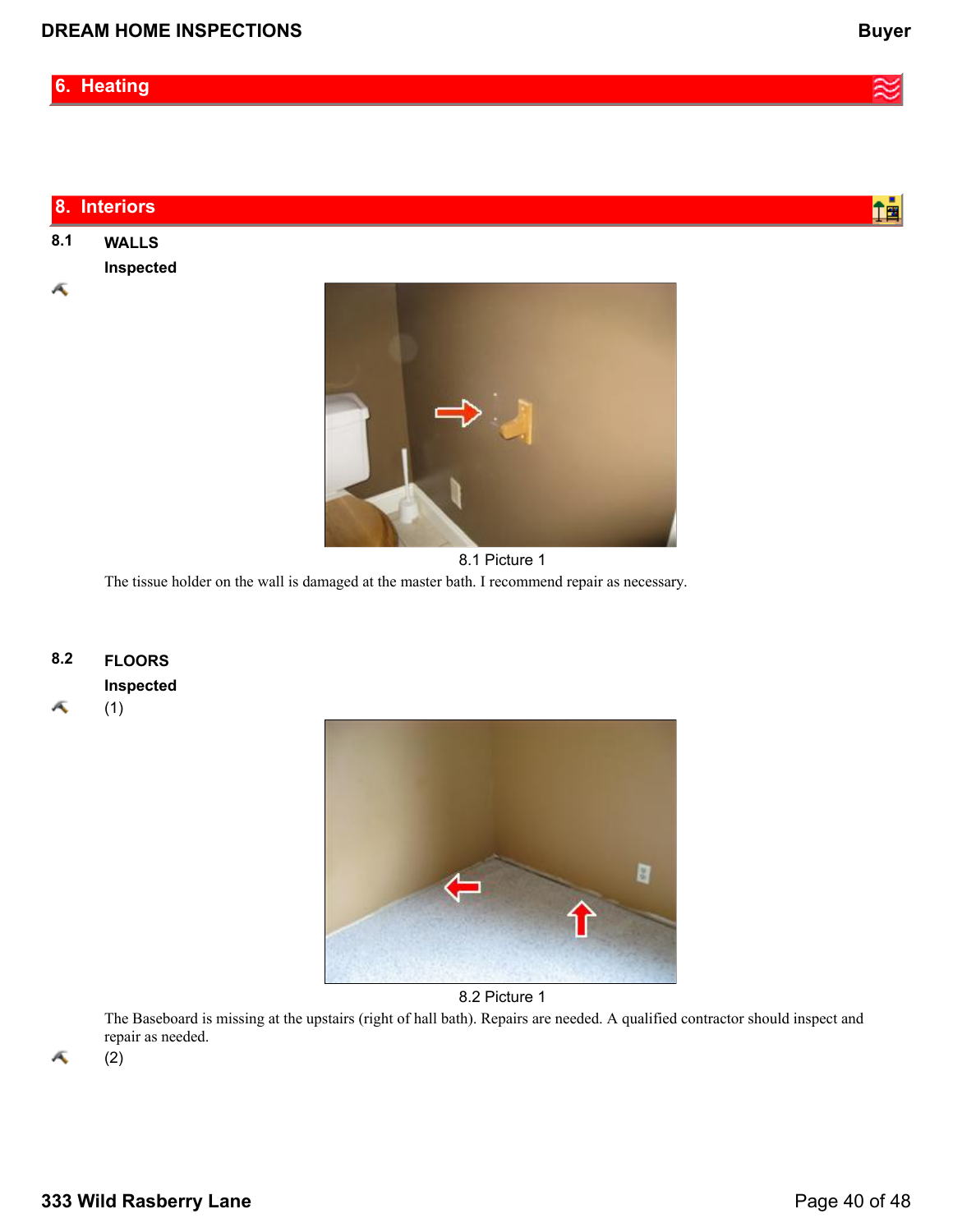一面

### **8. Interiors**



8.2 Picture 3

Tile at shower pan and wall surround are loose and missing mortar or grout and sealer at the upstairs bath. Repairs are needed to prevent water damage to shower/bath. A qualified person should repair or replace as needed.

### **8.6 WINDOWS (REPRESENTATIVE NUMBER)**

#### **Inspected**

Æ Four windows will not operate properly and may involve repair to linkage of crank handles and one cloudy (lost seal) at the upstairs Bedroom (right of hall bath) and room left of hall bath and at washer dryer off kitchen. A qualified contractor should inspect and repair as needed.

### **9. Insulation and Ventilation**

### **9.4 VENTING SYSTEMS (Kitchens, baths and laundry) Inspected**

Æ



9.4 Picture 2

TO OUTSIDE ROOF VENT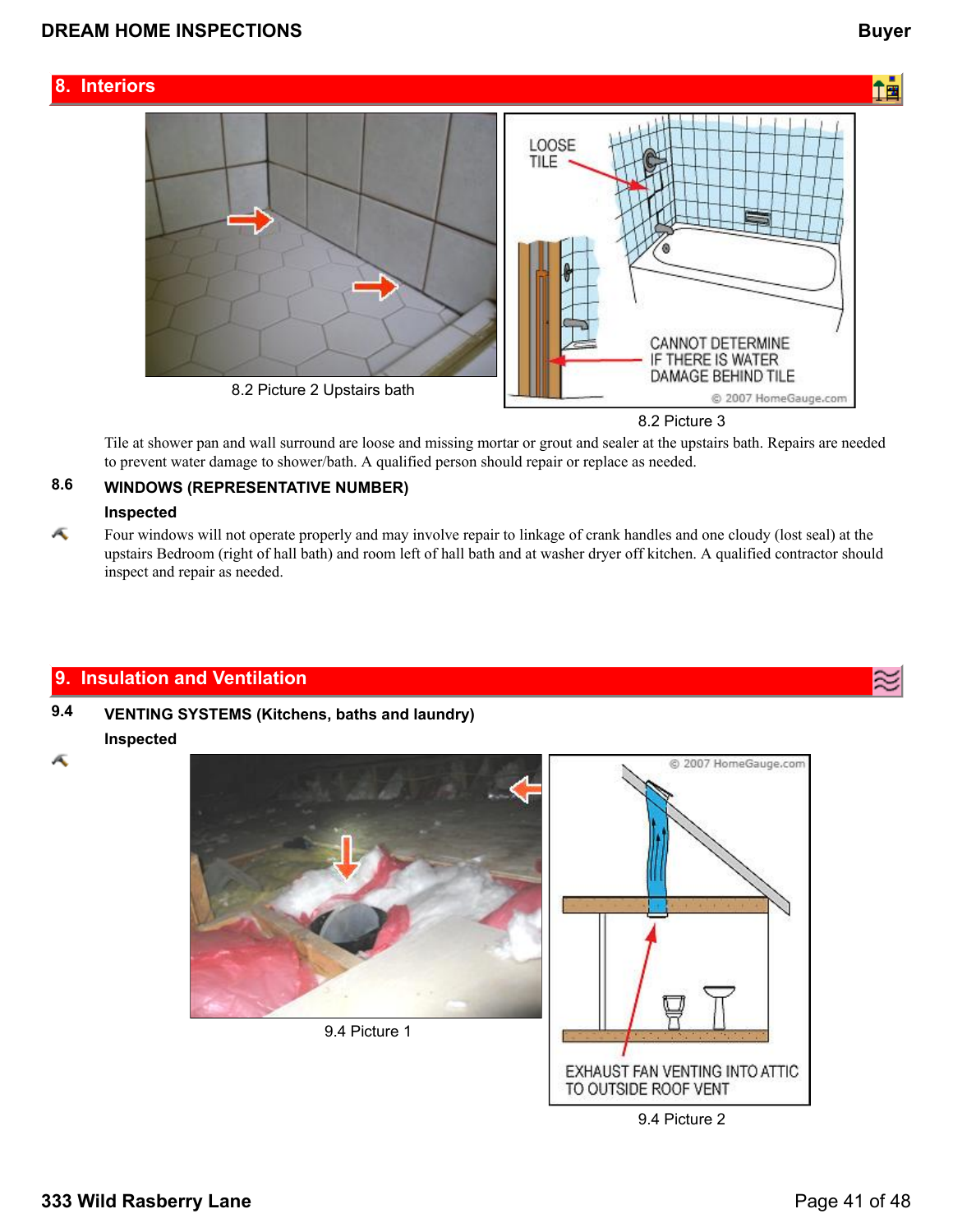### **9. Insulation and Ventilation**

The Exhaust fan does not vent to outside at the hall bath and master bath. Vent pipes should terminate outside and not in the attic. Many homes have their vent pipe poised at the roof vent such as yours. It is up to you to determine whether or not this is a concern or needs further consideration from a general contractor. A qualified contractor should inspect and repair as needed.

### **9.5 VENTILATION FANS AND THERMOSTATIC CONTROLS (ATTIC)**

**Inspected**

Æ



9.5 Picture 1 9.5 Picture 2 Wall switch for room fan in wall has been removed. It is inoperable.

Home inspectors are not required to report on the following: Life expectancy of any component or system; The causes of the need for a repair; The methods, materials, and costs of corrections; The suitability of the property for any specialized use; Compliance or non-compliance with codes, ordinances, statutes, regulatory requirements or restrictions; The market value of the property or its marketability; The advisability or inadvisability of purchase of the property; Any component or system that was not observed; The presence or absence of pests such as wood damaging organisms, rodents, or insects; or Cosmetic items, underground items, or items not permanently installed. Home inspectors are not required to: Offer warranties or guarantees of any kind; Calculate the strength, adequacy, or efficiency of any system or component; Enter any area or perform any procedure that may damage the property or its components or be dangerous to the home inspector or other persons; Operate any system or component that is shut down or otherwise inoperable; Operate any system or component that does not respond to normal operating controls; Disturb insulation, move personal items, panels, furniture, equipment, plant life, soil, snow, ice, or debris that obstructs access or visibility; Determine the presence or absence of any suspected adverse environmental condition or hazardous substance, including but not limited to mold, toxins, carcinogens, noise, contaminants in the building or in soil, water, and air; Determine the effectiveness of any system installed to control or remove suspected hazardous substances; Predict future condition, including but not limited to failure of components; Since this report is provided for the specific benefit of the customer(s), secondary readers of this information should hire a licensed inspector to perform an inspection to meet their specific needs and to obtain current information concerning this property.

*Prepared Using HomeGauge <http://www.HomeGauge.com>* : Licensed To Dream Home Inspections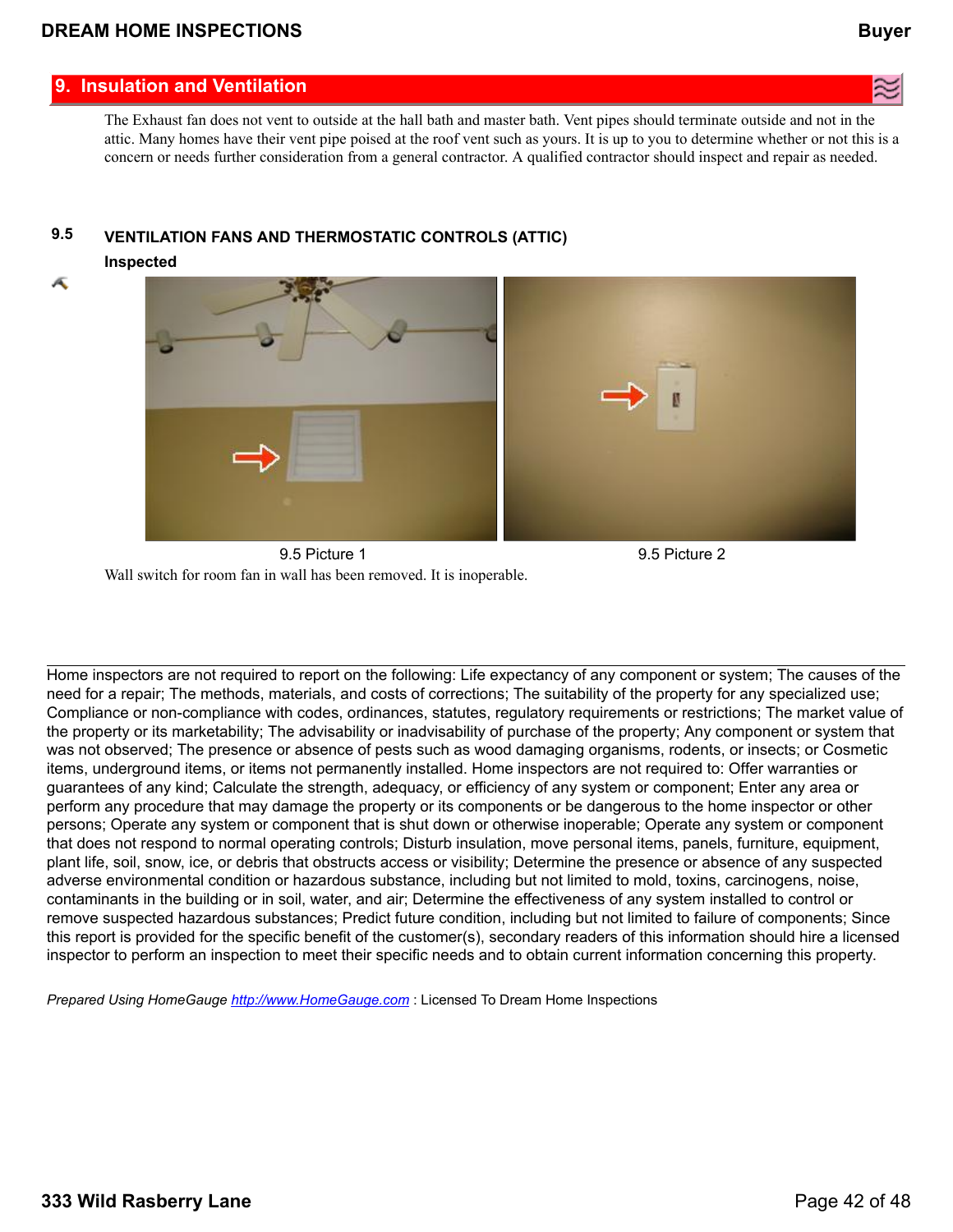# **Investigate**

<span id="page-42-0"></span>

### **DREAM HOME INSPECTIONS**

**20536 Gateway Drive Lakevlle, MN. 55044 (612) 245-9978**

> **Customer** Sample Buyer

**Address** 333 Wild Rasberry Lane Lonsdale MN

### **1. Structural Components**

- **1.0 FOUNDATIONS, BASEMENTS AND CRAWLSPACES (Report signs of abnormal or harmful water penetration into the building or signs of abnormal or harmful condensation on building components.) Inspected**
- Q (1) White efflorescence (powder substance) on block wall indicates moisture is in contact with the masonry. This does not necessarily indicate that intrusion will occur. I recommend checking the gutters and the downspout drain lines for proper operation. Also, a water proofing paint could be applied to the interior side of the block if necessary. Efflorescence is found on many homes without water intrusion occurring inside the home. But, it should alert you to the possibility that future steps may be needed.
- Q (2)





1.0 Picture 1 2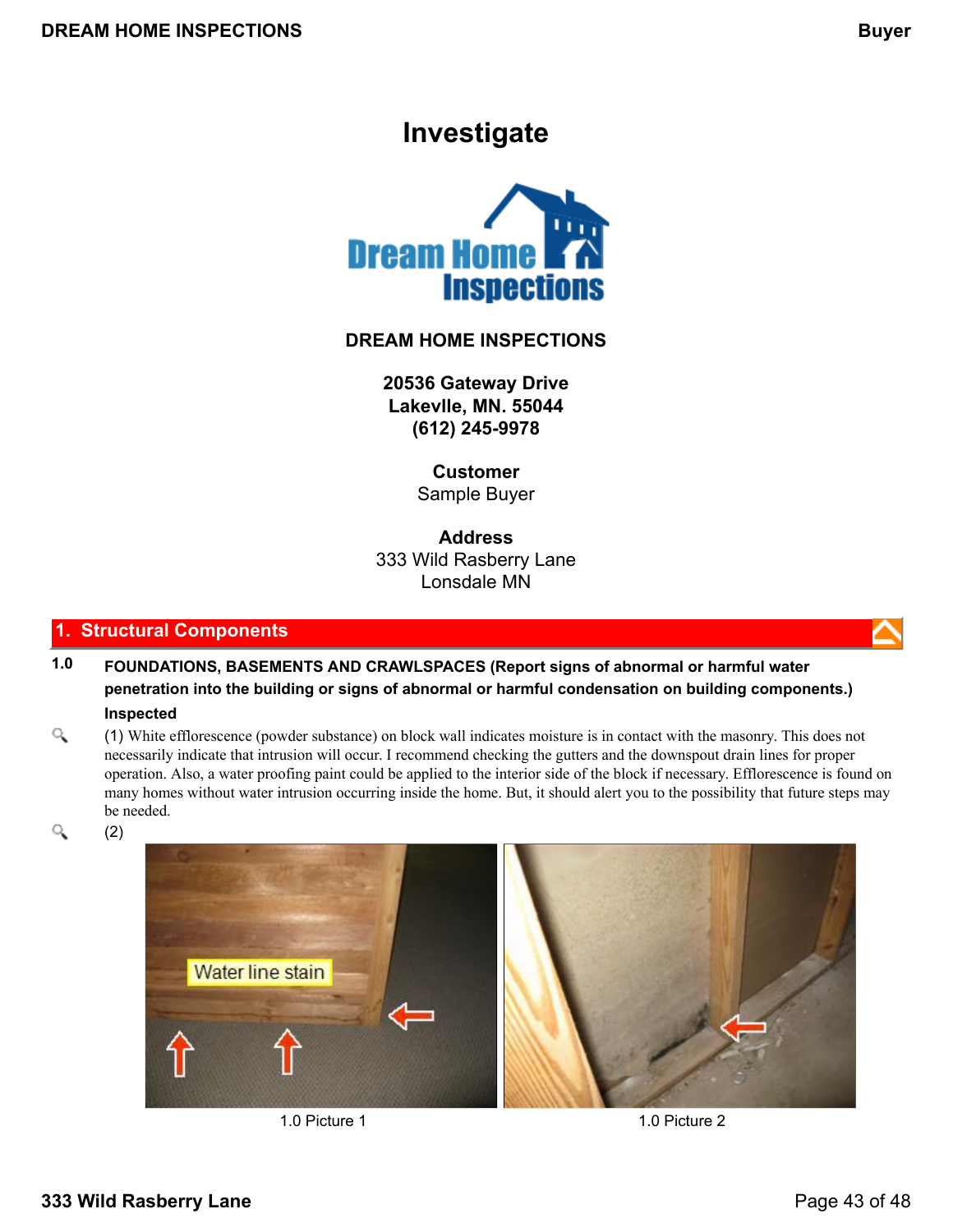





1.0 Picture 6

Visible signs of water intrusion in the crawlspace (along front of home) are present from dampness along the block wall. I am unable to determine the extent of intrusion or how often it occurs. Cross ventilation may help as the crawls has no ventilation. I recommend further investigation or correction by a qualified licensed contractor or water infiltration specialist. Refer to the diagram as a guide if a drainage system is needed.

# **1.1 WALLS (Structural)**

**Inspected**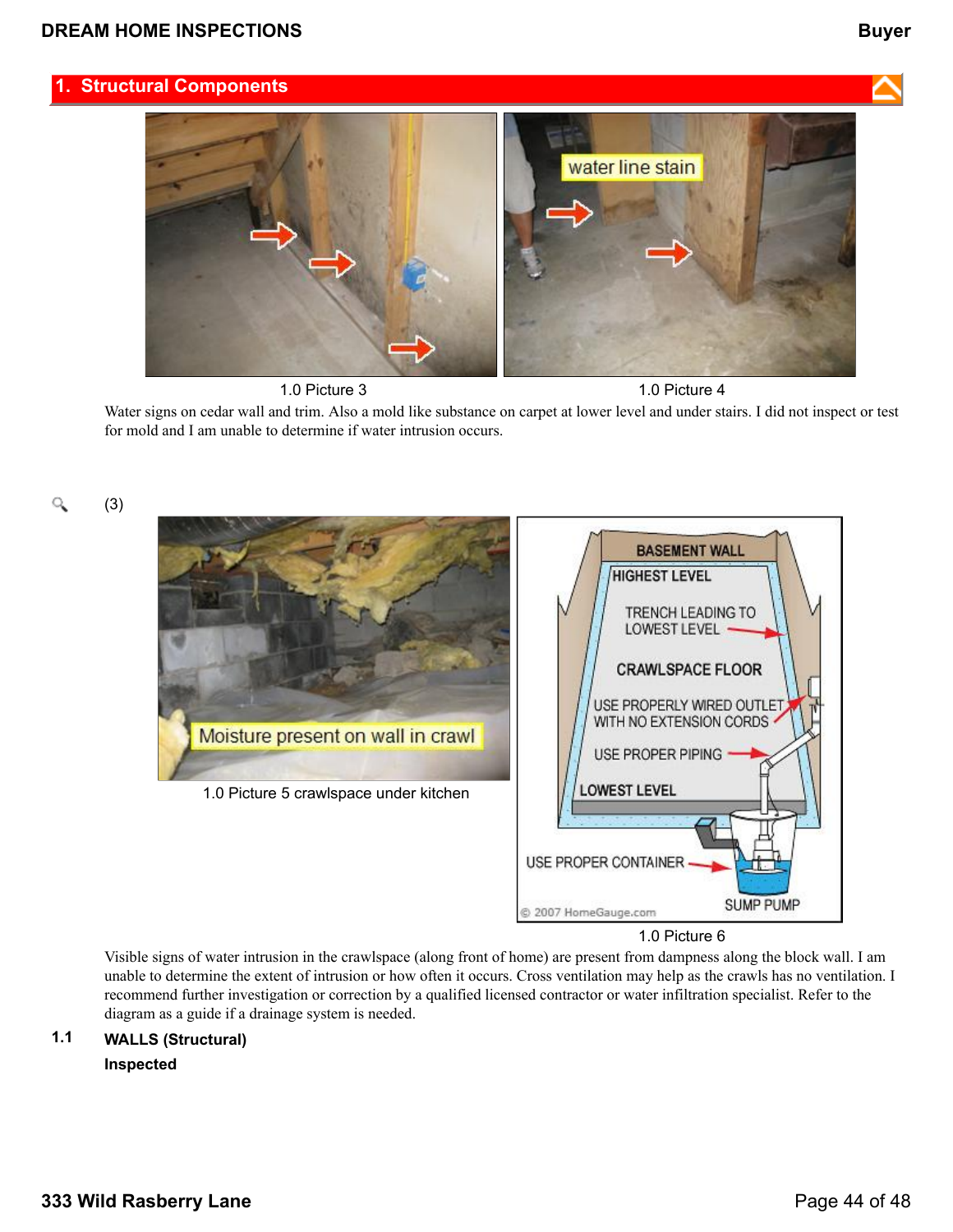Q



1.1 Picture 1 1.1 Picture 2

There is a horizontal crack(s) in the foundation wall at the left side (facing front). These cracks do not appear significant to require repairs at this time. This is my opinion and you should seek a second opinion by a qualified person.

## **1.5 ROOF STRUCTURE AND ATTIC**

**Inspected**



Leak signs in attic perhaps or likely from the *old roof* as this newer roof appears in tact. I am unable to determine if leak exists due to no recent rain.

|          | 2. Exterior  |  |  |  |
|----------|--------------|--|--|--|
| 2.6      | <b>OTHER</b> |  |  |  |
|          | Inspected    |  |  |  |
| $\alpha$ |              |  |  |  |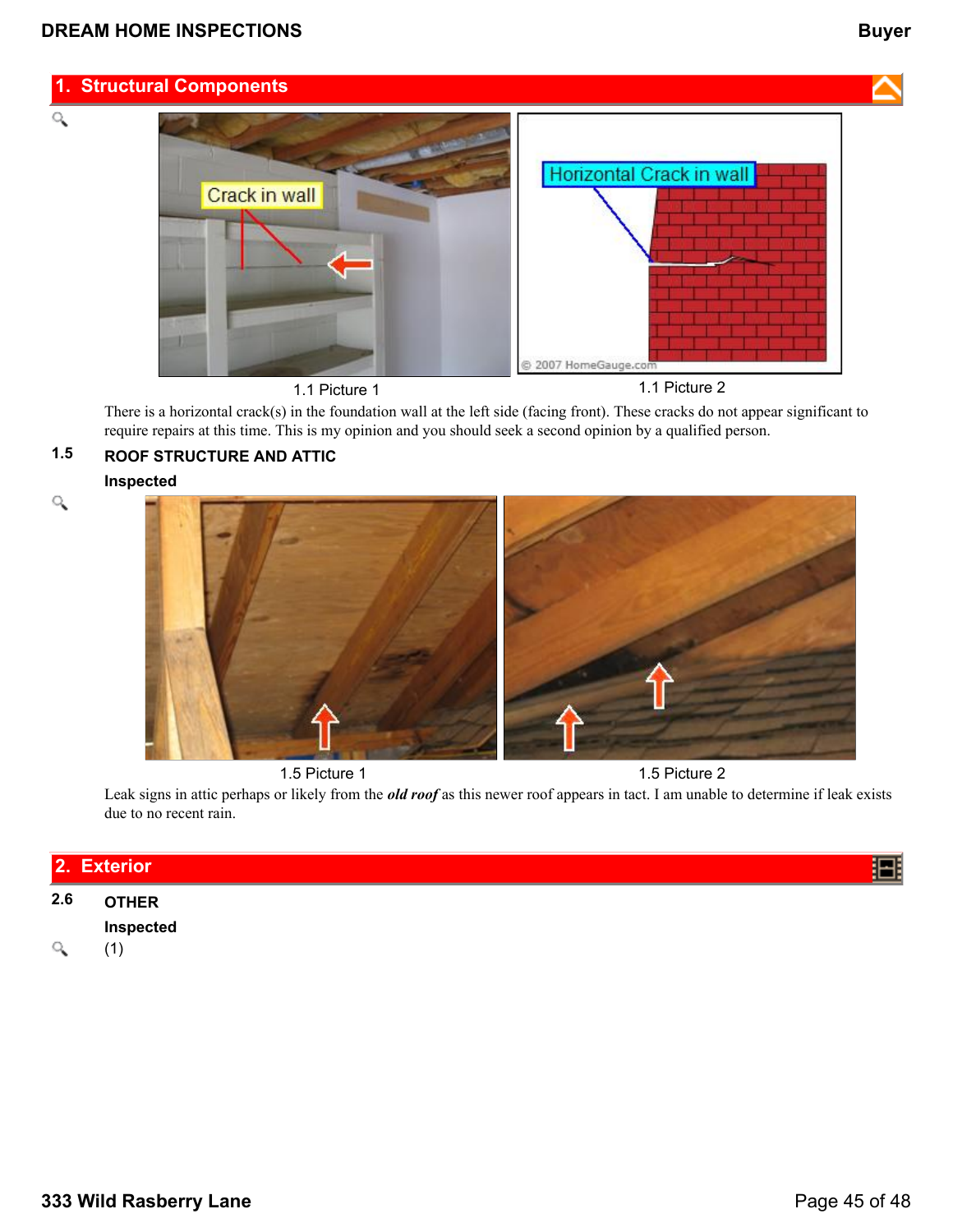





Old propane tank in ground and is discontinued. I did not determine if gas remains in discontinued tank? I recommend further investigation by a qualified person.

Q

(2)



2.6 Picture 2 in crawlspace under new addition

There is an odd configuration in ground under addition in crawlspace. This may be an old well? I am unable to determine. I recommend a qualified well drilling company or plumber investigate further to determine if any further action is needed to correct.

# **4. Plumbing**

**4.1 PLUMBING WATER SUPPLY AND DISTRIBUTION SYSTEMS AND FIXTURES**

### **Inspected**

Q (2)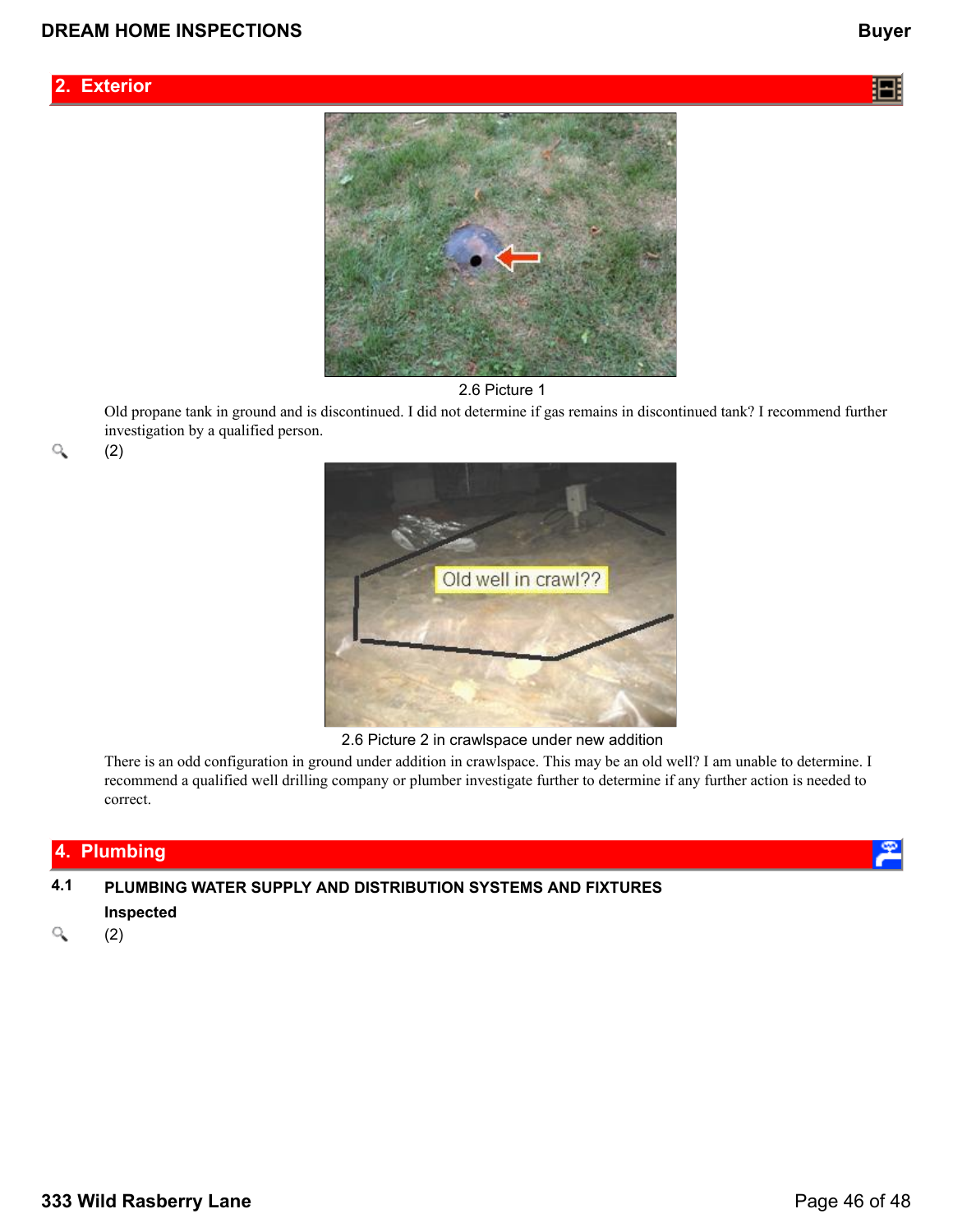### **4. Plumbing**







Brown deposits are on the plumbing fixtures which indicates a filter may be needed. Filter in place and appears dirty but I am unable to determine if you need a different or additional filter. I did not test water for bacteria or other. I recommend contacting a water filtration company.

### **5. Electrical System**

**5.3 CONNECTED DEVICES AND FIXTURES (Observed from a representative number operation of ceiling fans, lighting fixtures, switches and receptacles located inside the house, garage, and on the dwelling's exterior walls)**

**Inspected**

Q (3)



5.3 Picture 4

Wall switch on ceiling in Garage, purpose unknown

*Prepared Using HomeGauge <http://www.HomeGauge.com>* : Licensed To Dream Home Inspections